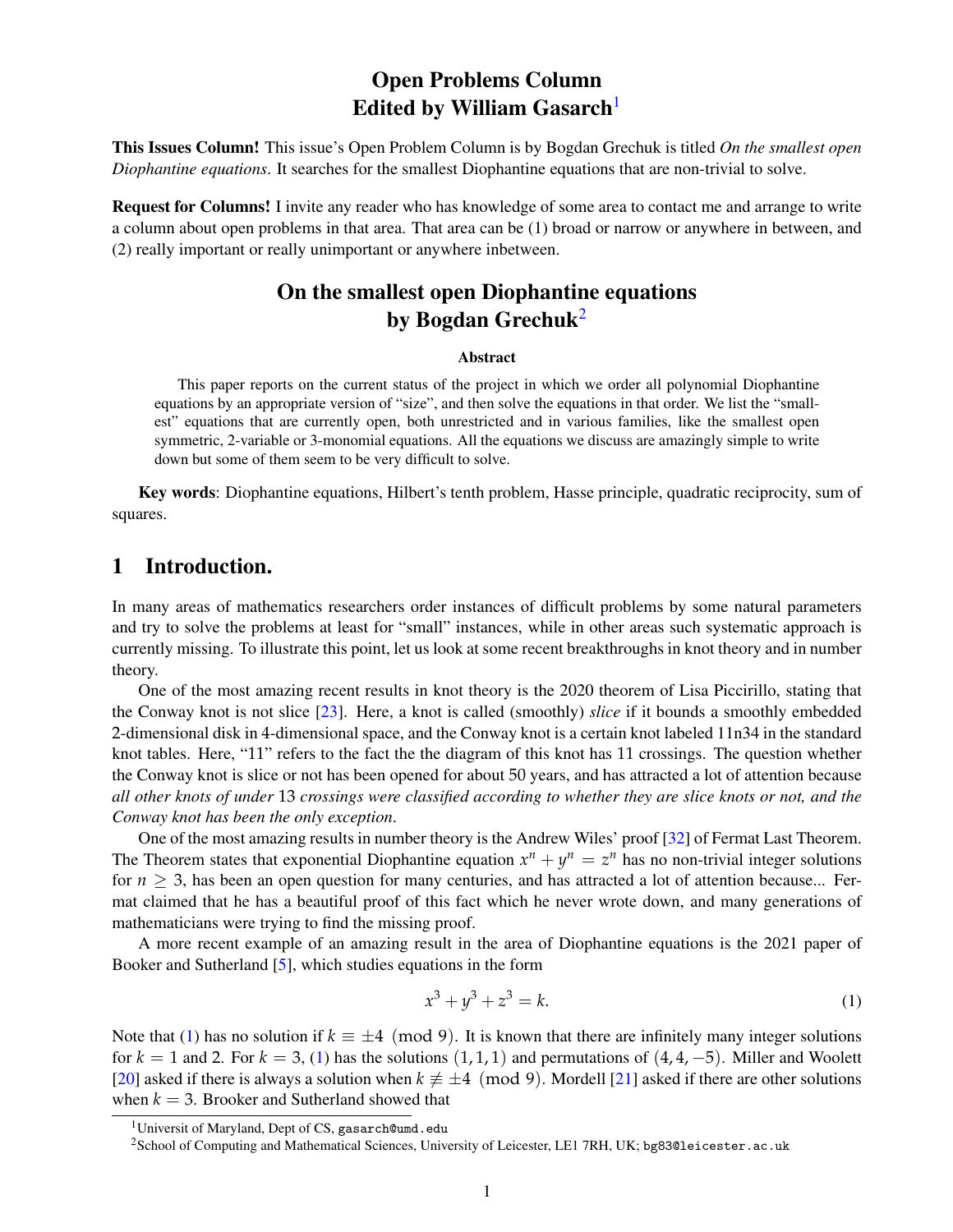- (i)  $x^3 + y^3 + z^3 = 42$  has a solution (combined with prior work this shows that for  $|k| \leq 100$ ,  $k \neq \pm 4$ (mod 9), there is always a solution), and
- (ii) there is another solution to  $x^3 + y^3 + z^3 = 3$ , namely:  $x = 569,936,821,221,962,380,720, y =$ −569, 936, 821, 113, 563, 493, 509, *z* = −472, 715, 493, 453, 327, 032.

As you can see, in knot theory researchers ordered all knots by a natural parameter, number of crossings, and then try to answer questions of interest *systematically* for all knots with the given number of crossings. A similar approach is taken in many other areas of mathematics: if a problem is difficult or undecidable in general, researchers order the instances of the problem in some natural way, and then try to "solve" at least "small" instances. For example, the Halting problem has been solved for all 2-symbol Turing machines with 2, 3 and 4 states, so the next open case is 5-state machines. In contrast, Diophantine equations are not studied in order, and often attract interest just because some time ago a famous mathematician wrote down an equation and asked to solve it.

One reason for this is that it is not obvious how to order all Diophantine equations is a natural way. It is easy to arrange in order some specific infinite families of equations. For example, Fermat Last Theorem can be treated as one exponential equation or as an infinite family of polynomial Diophantine equations ordered by the value of parameter *n*. Similarly, equations [\(1\)](#page-0-2) can be naturally ordered by parameter *k*. However, it is less easy to order all polynomial Diophantine equations, that is, all equations of the form

<span id="page-1-0"></span>
$$
P(x_1,\ldots,x_n)=0,\t\t(2)
$$

where  $P$  is a polynomial with integer coefficients. For this, we need to assign to every Diophantine equation a "size" parameter, such that for any bound *B* there is only a finite number of equations of size at most *B*. Many natural notions of "size" or "height" do not satisfy this condition. For example, if we define the height of the equation as the maximum (or sum) of absolute values of its coefficients, then there are infinitely many equations of height 1, e.g.  $x^n = 0$ ,  $n = 1, 2, \ldots$ .

It is natural to define the "size" of equation [\(2\)](#page-1-0) as a sum of sizes of monomials of *P*, so it is left to define the size of a monomial  $ax_1^{k_1} \ldots x_n^{k_n}$ . If we consider an equation as an input to a computer program which then tries to solve it, then standard way to measure the size of the input is the number of bit needed to describe it. For simplicity, let us assume that we do not use the power symbol, and write  $x_1^{k_1}$  as  $x_1x_1 \ldots x_1$  ( $k_1$  times) and so on. Then we need  $d = k_1 + \cdots + k_n$  symbols to write  $x_1^{k_1} \ldots x_n^{k_n}$ , where *d* is the degree of the monomial. We also need about  $\log_2 |a|$  symbols to write the coefficient *a* in binary, so we can define the length of the monomial as  $l = \log_2 |a| + d$ . This is not an integer, but ordering the monomials by *l* is equivalent to ordering them by  $H = 2^l = |a|2^d$ , which is an integer. Hence, let us define the size of equation [\(2\)](#page-1-0) as

<span id="page-1-1"></span>
$$
H(P) = \sum_{i=1}^{k} |a_i| 2^{d_i},
$$
\n(3)

provided that polynomial P consists of *k* monomials with integer coefficients  $a_1, \ldots, a_k$  and degrees  $d_1, \ldots, d_k$ , respectively. For example, for the equation [\(1\)](#page-0-2) with  $k = 3$  we have  $H = 2^3 + 2^3 + 2^3 + 3 = 27$ . This notion of size has been suggested by anonymous mathoverflow user Zidane who asked in 2018 what is the smallest open Diophantine equation, see [\[33\]](#page-17-0). Note that *H* is always a non-negative integer, and, for any *B*, there is a finite number of equations with  $H \leq B$ . Hence, we may list all equations with sizes  $H = 0, 1, 2, \ldots$ , try to solve them in this order, and report the smallest equations we cannot solve. This is exactly the purpose of this paper.

In [\[15\]](#page-16-4), this project is implemented for the Hilbert 10th problem, that is, the problem of determining whether an equation has any integer solution. In this paper, we consider more general problem of determining all integer solutions, but also re-iterate the open questions posted in [\[15\]](#page-16-4). Section [2](#page-2-0) considers the most general problem of solving the equations completely, including the description of the solution set even if it is infinite. Section [3](#page-4-0) considers this problem for the 2-variable equations only. In Section [4,](#page-8-0) we consider an easier problem of determining whether the solution set is finite, and if so, list all the solutions. In Section [5,](#page-13-0) we study an even easier problem of determining whether a given equation has any integer solution or not. For each of these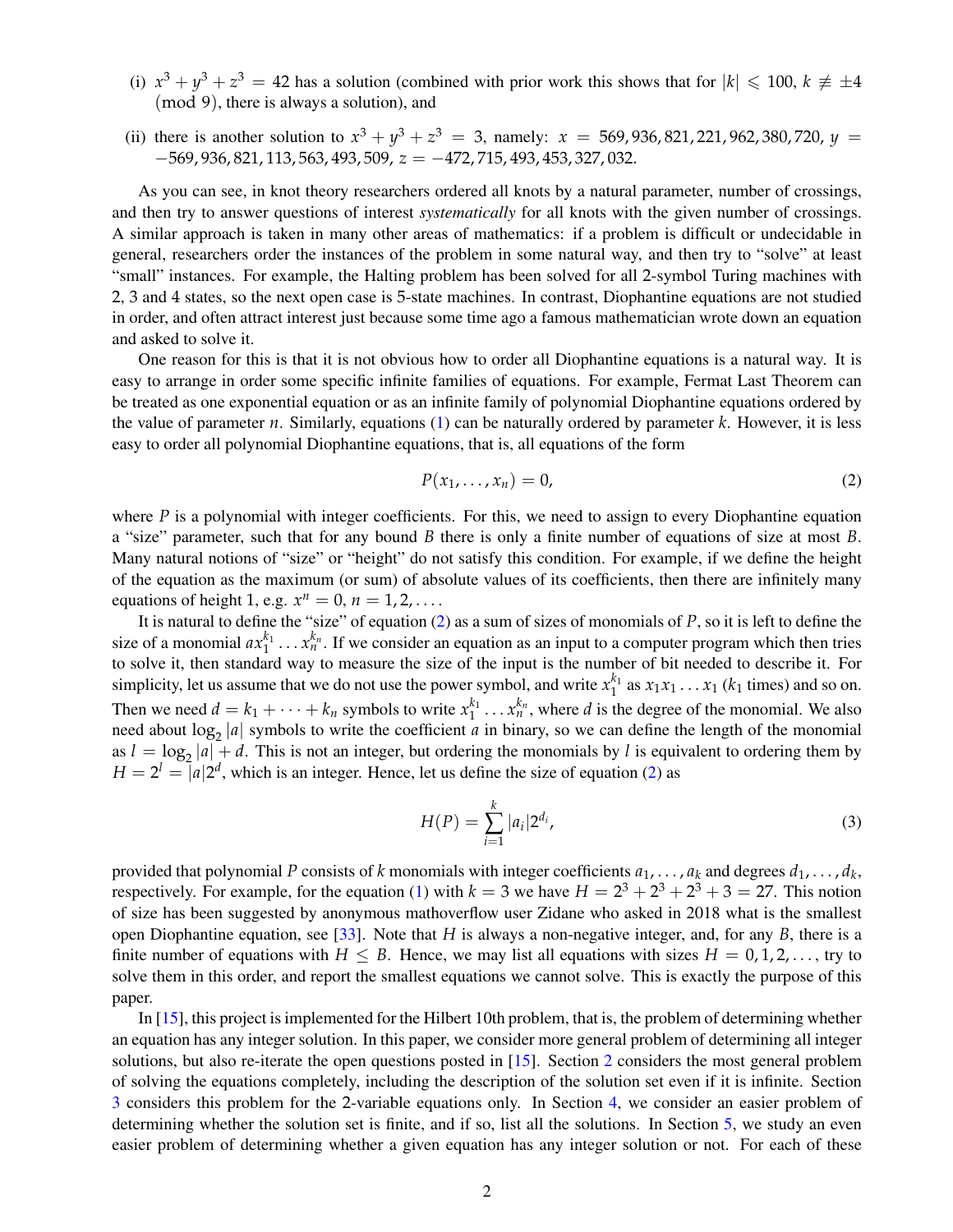problems, we have identified the smallest equations for which the problem is non-trivial, and challenge the readers to try to solve these equations.

#### <span id="page-2-0"></span>2 Describing all solutions: polynomial families

We have exactly one equation  $0 = 0$  of size  $H = 0$ , and exactly two equations  $\pm 1 = 0$  of size  $H = 1$ . More generally, for every  $H > 0$ , we have two equations  $\pm H = 0$  with no variables and no solutions. If we do not count these as "equations" and insist that every equation should have at least one variable, then the smallest equations are  $\pm x = 0$  of size  $H = 2$  and the nest smallest are  $\pm x \pm 1 = 0$  of size  $H = 3$ . All these equations are trivial to solve. More generally, for any equation in one variable

<span id="page-2-1"></span>
$$
a_m x^m + \dots + a_1 x + a_0 = 0 \tag{4}
$$

with integer coefficients  $a_m$ , ...,  $a_0$ , any non-zero integer solution must be a divisor of  $a_k$ , where  $k$  is the smallest integer such that  $a_k \neq 0$ . This gives an algorithm to list all integer solutions of [\(4\)](#page-2-1). Moreover, this can be done in polynomial time, see [\[8\]](#page-15-1).

Further, we will consider only equations in at least two variables. The smallest such equations are  $\pm x \pm y =$ 0 and  $\pm xy = 0$  of size  $H = 4$ . To avoid solving essentially the same equations multiple times, we call two equations equivalent if one can be transformed into another after multiplication by −1 and/or substitutions in the form  $x_i \to -x_i$ . Obviously, it suffices to consider only one equation from each equivalence class. With this convention, the only equations of size  $H = 4$  we need to consider are

<span id="page-2-2"></span>
$$
x + y = 0 \tag{5}
$$

and

<span id="page-2-3"></span>
$$
xy = 0.\t\t(6)
$$

Both these equations have infinitely many integer solutions, which can be presented in a parametric form. For equation [\(5\)](#page-2-2), the solutions are  $(x, y) = (u, -u)$ , where *u* is an integer parameter. This is a special case of polynomial family, as defined below.

**Definition 2.1.** We say that a subset  $S \subset \mathbb{Z}^n$  is a polynomial family if there exist polynomials  $P_1, \ldots, P_n$ is k variables  $u_1, \ldots, u_k$  such that  $(x_1, \ldots, x_n) \in S$  if and only if there exists integers  $u_1, \ldots, u_k$  such that  $x_i = P_i(u_1, \ldots, u_k), i = 1, \ldots, n.$ 

In this terminology, the solution set of the equation [\(5\)](#page-2-2) is a polynomial family with  $k = 1$  parameter *u*,  $P_1(u) = u$  and  $P_2(u) = -u$ . More generally, the solution set of any equation in the form

<span id="page-2-4"></span>
$$
x_n + Q(x_1, ..., x_{n-1}) = 0
$$
 (7)

can be represented as polynomial family  $x_i = u_i$ ,  $i = 1, ..., n - 1$ ,  $x_n = -Q(u_1, ..., u_{n-1})$ .

The solution set to the equation [\(6\)](#page-2-3) is  $(x, y) = (0, u)$  or  $(x, y) = (u, 0)$  for any integer *u*. Note that it is not a polynomial family but a union of two polynomial families. Obviously, if we can represent the solution set as a union of any finite number of polynomial families, then we can classify the equation as "solved". Note that if the solutions sets of equations  $P_1 = 0$  and  $P_2 = 0$  are finite unions of polynomial families, then the same is true for the equation

<span id="page-2-5"></span>
$$
P_1 \cdot P_2 = 0. \tag{8}
$$

From now on, we will exclude the equations of the forms [\(7\)](#page-2-4) and [\(8\)](#page-2-5) from further analysis.

For  $H = 5$ , we would like to mention equation

$$
2x + 1 = 0.\tag{9}
$$

It is a one-variable equation [\(4\)](#page-2-1), and we have already discussed and excluded all such equations. However, it is interesting as the smallest equation for which the left-hand side is always odd and therefore cannot be equal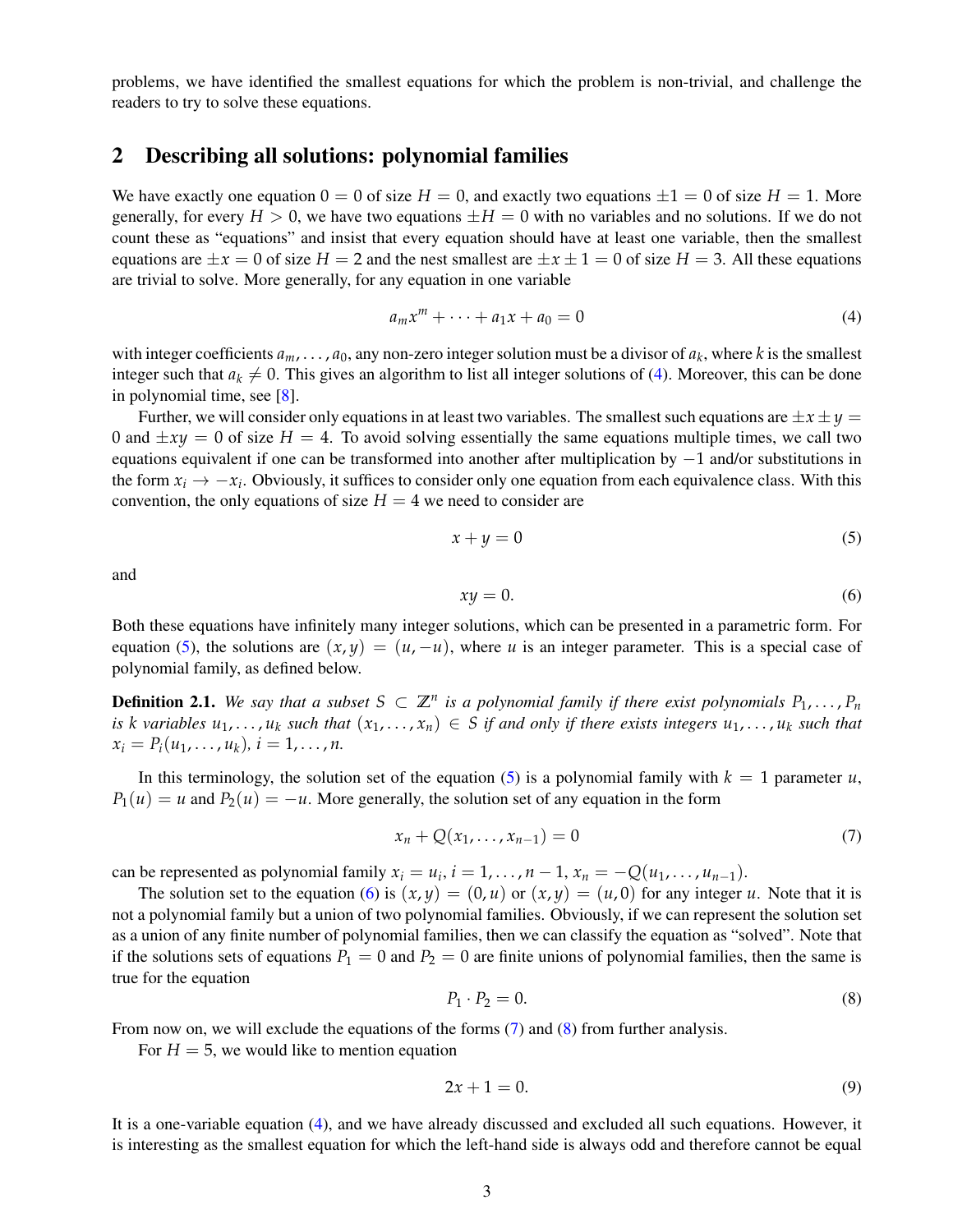to 0. More generally, if there exists an integer  $m \ge 2$  such that  $P(x_1, \ldots, x_n)$  is never divisible by m, then equation [\(2\)](#page-1-0) has no integer solutions. Hence, we may exclude such equations.

The only non-excluded equation of size  $H = 5$  is

$$
xy + 1 = 0 \tag{10}
$$

whose solutions are  $(x, y) = (1, -1)$  and  $(x, y) = (-1, 1)$ . There are no other integer solutions because every potential solution must be a divisor of 1. More generally, any equation of the form

<span id="page-3-0"></span>
$$
P_1 \cdot P_2 = c \tag{11}
$$

for some integer *c* can be solved by enumerating divisors *d* of *c*, and, for every divisor, solve the system of equations  $P_1 = d$ ,  $P_2 = c/d$ . From now on, we will exclude the equations of the form [\(11\)](#page-3-0) as well. Families [\(4\)](#page-2-1), [\(7\)](#page-2-4) and [\(11\)](#page-3-0) cover all the equations of size  $H \le 7$ .

For  $H = 8$ , there are some equations not considered so far, for example, equation

$$
x^2 + y^2 = 0,\t(12)
$$

whose only integer solution is  $x = y = 0$  because this is the only real solution. More generally, we can exclude all equations [\(2\)](#page-1-0) in *n* variables whose set of real solutions is a bounded region in  $\mathbb{R}^n$ , because any bounded region has at most a finite number of integer points, and we may use the direct substitution to check which of these points are the solutions to [\(2\)](#page-1-0).

Another equation not excluded so far is

$$
xy + 2z = 0.\t(13)
$$

Because *xy* is even, then either *x* or *y* must be even. In the first case, let us write  $x = 2u$  for some integer *u*, while in the second case  $y = 2v$  for some integer *v*. Hence, we get two families of integer solutions  $(x, y, z) = (2u, v, -uv)$  and  $(x, y, z) = (u, 2v, -uv)$  for some integers *u*, *v*. More generally, any equation of the form

<span id="page-3-1"></span>
$$
ax_n + Q(x_1, ..., x_{n-1}) = 0,
$$
\n(14)

where  $a \neq 0$  is an integer, can be solved by enumerating all possible  $|a|^{n-1}$  remainders  $x_1, \ldots, x_{n-1}$  can give after division by *a*, and in each case representing  $x_i = au_i + r_i$ ,  $i = 1, ..., n - 1$ , with  $0 \le r_i < |a|$ . Then each case when  $Q(au_1 + r_1, \ldots, au_{n-1} + r_{n-1})$  is divisible by *a* lead to a polynomial family of the solutions of [\(14\)](#page-3-1).

All equations we have considered so far are completely trivial. The first equation that deserves to be given to students as an exercise is the equation

<span id="page-3-2"></span>
$$
x^2 - yz = 0.\tag{15}
$$

The question is, of course, how to represent all solutions as a polynomial family. To solve this exercise, the students should note that any integers *y* and *z* can be represented as  $y = uv^2$  and  $z = u'w^2$  with *u*, *u'* squarefree. Now, for *yz* to be a perfect square we must have  $u = u'$ , hence  $z = uw^2$ , from which we find  $x = uvw$ . Conversely, for any  $u, v, w$  (not necessarily square-free), the triple  $(x, y, z) = (uvw, uv^2, uw^2)$  is a solution to  $(15).$  $(15).$ 

A bit more difficult exercise is to write as a polynomial family the set of all solutions to the equation

<span id="page-3-3"></span>
$$
xy - zt = 0.\t\t(16)
$$

The answer is  $(x, y, z, t) = (u_5u_1u_2, u_5u_3u_4, u_5u_1u_3, u_5u_2u_4)$  for integers  $u_1, u_2, u_3, u_4, u_5$ . It is trivial to check that the given family satisfies [\(16\)](#page-3-3). We leave it to the reader to show that, conversely, all solutions to [\(16\)](#page-3-3) are covered by this parameterization. This finishes the analysis of all equations of size  $H \leq 8$ .

With  $H = 9$ , the problem suddenly jumps from student-exercise level to research level. The question whether the set of integer solutions of the equation

<span id="page-3-4"></span>
$$
xy - zt = 1 \tag{17}
$$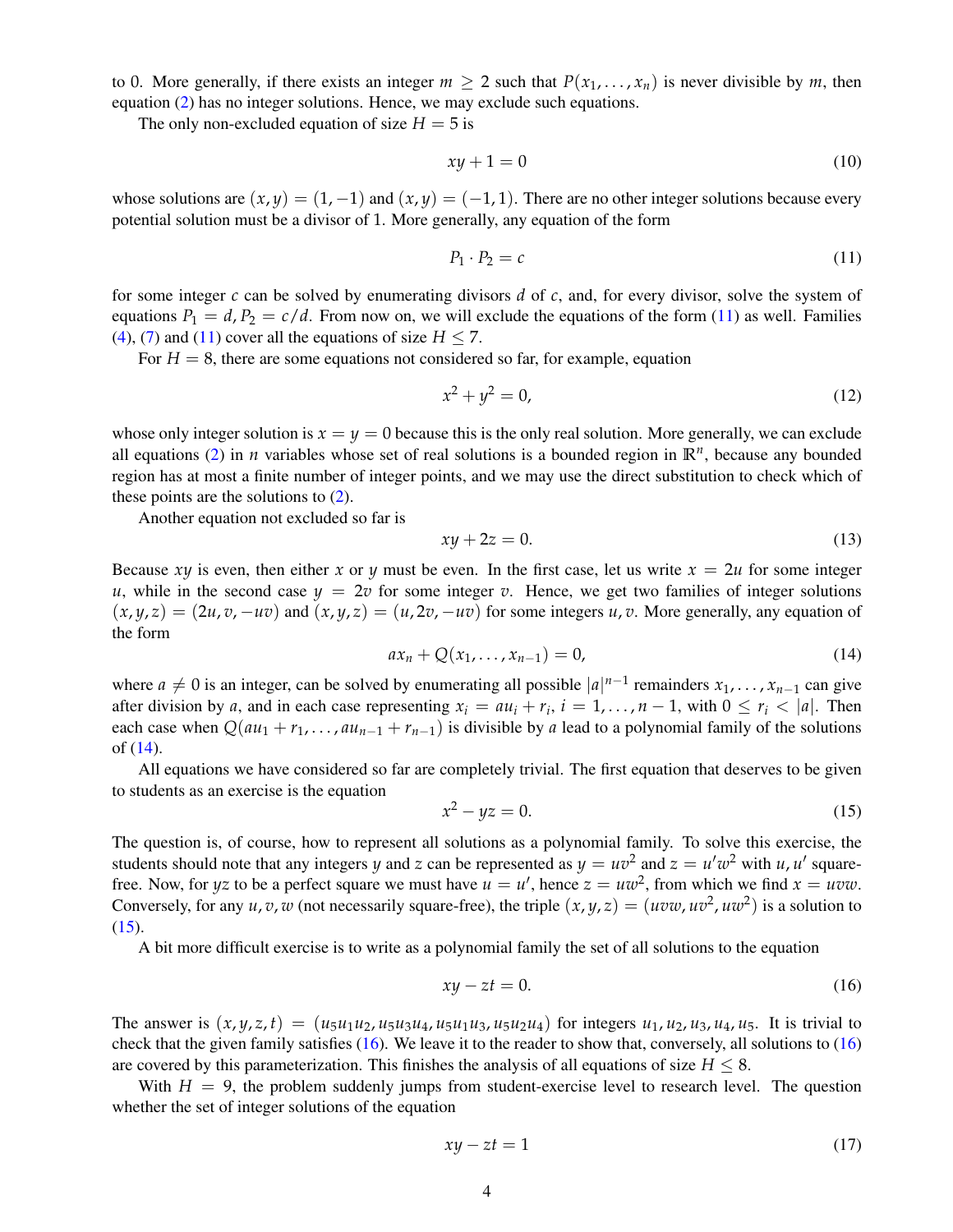is a polynomial family has been first asked by Skolem [\[28\]](#page-16-5) in the 1930's, remained open for over 70 years, and has been answered by Vaserstein [\[30\]](#page-16-6) in 2010, who proved that it is indeed a polynomial family with 46 parameters. As a corollary of this result, Vaserstein also showed that, for any integer *c*, the solution set of the equation

$$
x^2 - yz = c \tag{18}
$$

is the union of a finite number of polynomial families. In particular, this covers the equations  $x^2 - yz = \pm 1$ , and finishes the analysis of all equations of size  $H \leq 9$ .

Vaserstein also proved that, for any *c*, the solution set of the equation

$$
xy - zt = c \tag{19}
$$

is the union of a finite number of polynomial families. His theorem is applicable to many other equations. For example, let  $x, y, z$  be a solution to the equation

$$
x^2 + x - yz = 0.\tag{20}
$$

Because  $x^2 + x = x(x + 1)$ , the prime factors of *y* are distributed between *x* and  $x + 1$ , hence *y* can be written as  $y = ab$ , where *a* and *b* are divisors of *x* and  $x + 1$ , respectively. With  $c = \frac{x}{a}$  and  $d = \frac{x+1}{b}$ , we get  $db - ac = (x + 1) - x = 1$ , which is exactly [\(17\)](#page-3-4), hence the set of such  $(a, b, c, d)$  is a polynomial family. Then  $(x, y, z) = (ac, ab, cd)$  is also a polynomial family.

This finishes the analysis of all equations of size  $H < 10$ . With  $H = 11$ , we meet some easy equations with 2 variables that we will discuss in the next section, as well as the equations

<span id="page-4-1"></span>
$$
x^2 + x \pm 1 - yz = 0. \tag{21}
$$

We leave them to the reader as the first open question of this paper.

<span id="page-4-3"></span>Open Question 2.2. *Are the solution sets to the equations* [\(21\)](#page-4-1) *polynomial families? If not, are they unions of a finite number of polynomial families?*

### <span id="page-4-0"></span>3 Describing all solutions: equations in 2 variables

As we have seen in the previous section, describing the solution set of a 3-variable equation may be a quite non-trivial problem even with  $H \leq 11$ . In this section, we will restrict out attention to 2-variable equations, for which many powerful results and techniques are available. The smallest 2-variable equations not of the form  $(11)$  or  $(14)$  are the equations

$$
y^2 = x^2 + x \pm 1
$$

of size  $H = 11$ . If  $|x| > 2$ , then

$$
(|x|-1)^2 < x^2 + x \pm 1 < (|x|+1)^2
$$

and also  $x^2 + x \pm 1 \neq |x|^2$ , hence  $x^2 + x \pm 1$  cannot be a perfect square. By checking cases  $|x| \leq 2$ , we may easily list all the solutions. For  $H = 12$ , we meet similar equations  $y^2 = x^2 + x \pm 2$  and  $y^2 = x^2 + 2x$ , that can be solved by exactly the same method. A little bit different is the equation

$$
y^2 + y = x^2 + x,
$$

which, after multiplication by 4 and adding 1, can be reduced to  $(2y+1)^2 = (2y+1)^2$ , from which we derive two families of solutions  $(x, y) = (u, u)$  and  $(x, y) = (u, -u - 1)$ . A notable equation is

<span id="page-4-2"></span>
$$
y^2 = 2x^2 \tag{22}
$$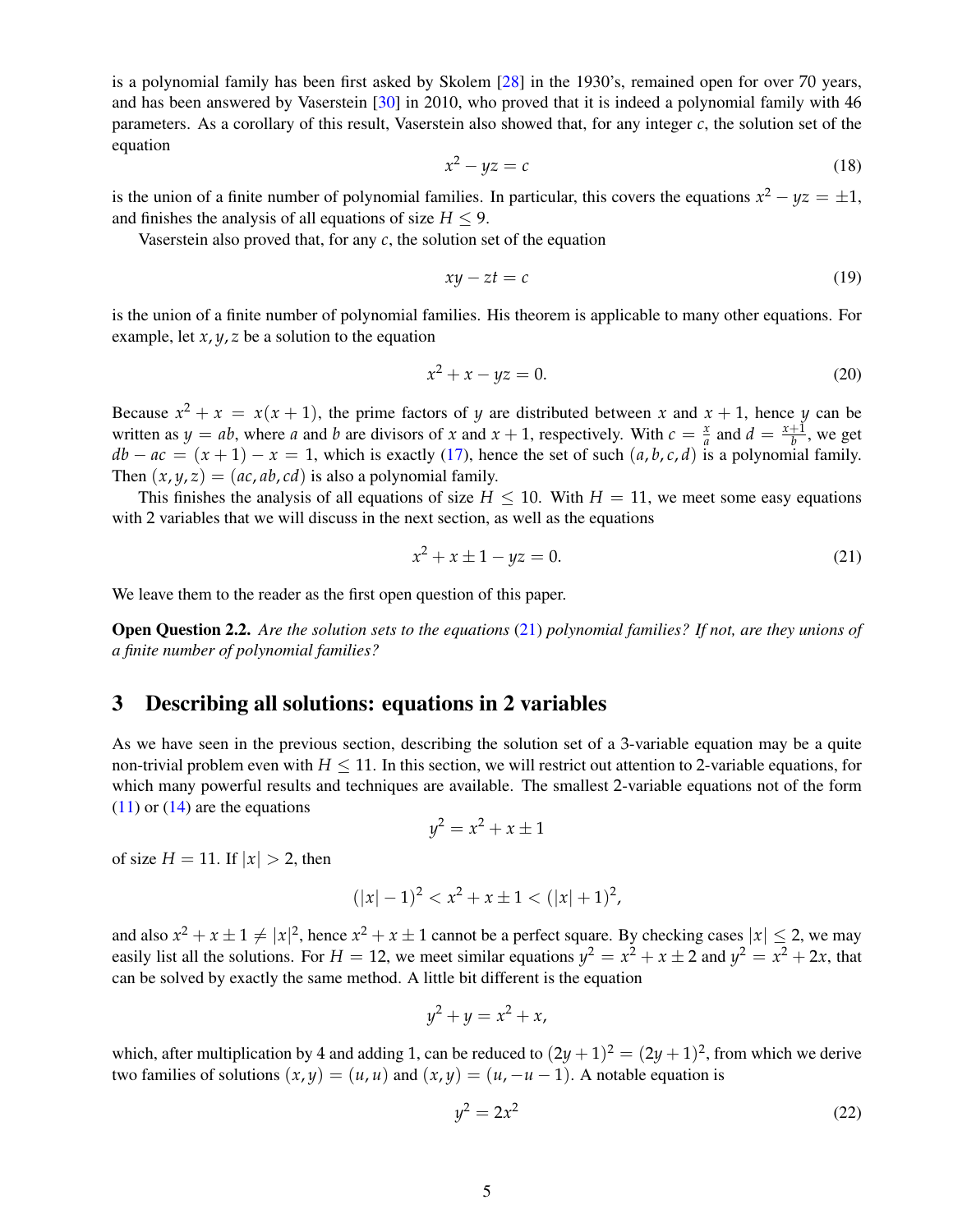whose only integer solution is  $(x, y) = (0, 0)$ . If it would have a non-zero integer solution  $(x, y)$ , then rational number  $t = \frac{y}{x}$  would satisfy  $t^2 = 2$ , hence the non-existence of non-zero integer solutions to [\(22\)](#page-4-2) is equivalent mumber  $t = \frac{1}{x}$  would satisfy  $t = 2$ , hence the hon-existence of hon-zero integer solutions to the irrationality of  $\sqrt{2}$ , a famous old question with rich history. Similarly, equations

$$
x^2 + xy \pm y^2 = 0
$$

reduce to non-existence of rational solutions to  $t^2 + t \pm 1 = 0$ . Finally, equation

$$
2xy + x + y = 0
$$

reduces to the question for which *x* the ratio  $\frac{x}{2x+1}$  can be an integer. It is easy to see that this is possible only for  $x = -1$  and  $x = 0$ , leading to the solutions  $(x, y) = (-1, -1)$  and  $(x, y) = (0, 0)$ . The more general equation

$$
Q(x)y + R(x) = 0 \tag{23}
$$

reduces to the question when  $\frac{R(x)}{Q(x)}$  is an integer, which can be easily answered in full generality.

For  $H = 13$ , we meet more interesting equations, such as

<span id="page-5-0"></span>
$$
y^2 - 2x^2 = 1 \tag{24}
$$

and

<span id="page-5-1"></span>
$$
y^2 - 2x^2 = -1,\tag{25}
$$

which are known as Pell equation and negative Pell equation, respectively. These equations are interesting which are known as Pell equation and negative Pell equation, respectively. These equations are interesting because if a pair  $(x, y)$  of positive integers solves any of them, then ratio  $\frac{y}{x}$  is an approximation to  $\sqrt{$ good trade-off between the quality of the approximation and the size of the denominator. For this reason, these equations has been studied since ancient times. It is easy to check that both equations have infinitely many integer solutions. For example, equation [\(24\)](#page-5-0) has a solution  $(x_0, y_0) = (1, 0)$ , and direct substitution shows that if  $(x_n, y_n)$  is a solution, then so is

$$
x_{n+1} = 3x_n + 2y_n, \quad y_{n+1} = 4x_n + 3y_n.
$$

This gives an infinite sequence of solutions defined by recurrence relations. A bit more difficult to show that this sequence gives *all* solutions with  $x > 0$  and  $y > 0$  (and then all integer solutions can be obtained by changing signs), but this is also well-known, see, for example, Theorem 3.2.1 in [\[2\]](#page-15-2). Similarly, all the non-negative solutions to [\(25\)](#page-5-1) can be obtained starting from  $(x_0, y_0) = (1, 1)$  and applying the same recurrence relations. As a side note, we remark that Pell equations [\(24\)](#page-5-0) and [\(25\)](#page-5-1) are the simplest examples of the equations whose solution sets are known to be *not* finite unions of polynomial families, see [\[30\]](#page-16-6).

All the equations we have considered so far in this section are quadratic equations. In fact, there is a general algorithm that, given integers *a*, *b*, *c*, *d*,*e*, *f* as an input, solves the general 2-variable quadratic equation

<span id="page-5-2"></span>
$$
ax^2 + bxy + cy^2 + dx + ey + f = 0.
$$
 (26)

The algorithm is implemented online at  $[1]$ . For an equation  $(26)$ , it lists all the solutions if there are finitely many of them, and otherwise describes all solutions as a union of polynomial families or in the form of linear recurrence relations.

Based on this, we can exclude all quadratic equations [\(26\)](#page-5-2) from further analysis. Together with the previously excluded families, this eliminates all the equations of size  $H \leq 13$  with two exceptions:

<span id="page-5-3"></span>
$$
y^2 = x^3 + 1 \tag{27}
$$

and

<span id="page-5-4"></span>
$$
y^2 = x^3 - 1.\tag{28}
$$

Equations of the form  $y^2 = x^3 + k$  are known as Mordell's equations and are well studied. It is known that there is a finite number of integer solutions for each *k*, and there is an algorithm that, given *k*, outputs all the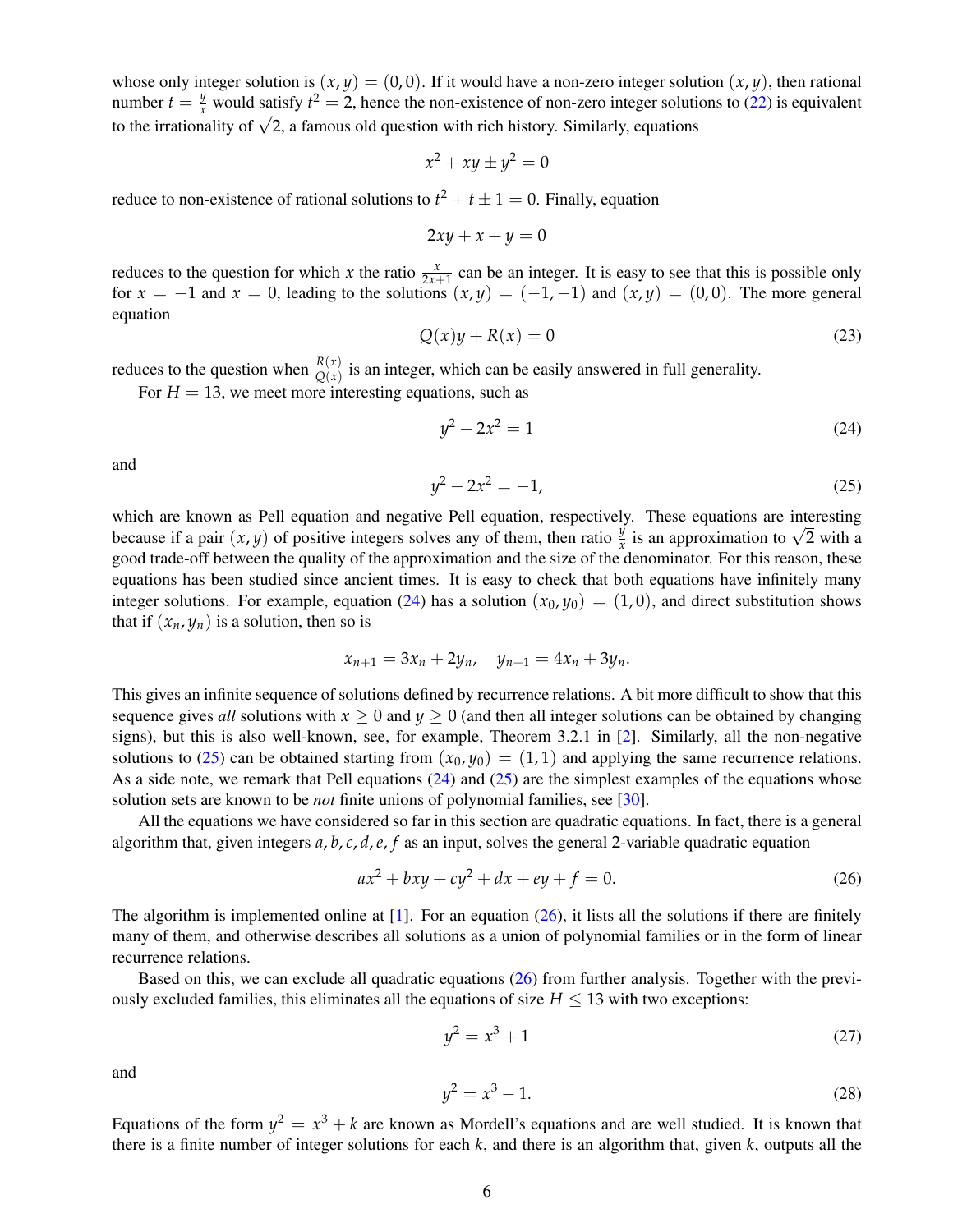solutions. See [\[14\]](#page-16-7) for the description of the algorithm and for the explicit list of all solutions in the range  $|k| \le 10,000$ .

More generally, there are known practical algorithms for finding integer solutions to the equations in the form

<span id="page-6-0"></span>
$$
y^2 + axy + cy = x^3 + bx^2 + dx + e \tag{29}
$$

under some minor conditions on the integer coefficients  $a, b, c, d, e$  that guarantee that the solution set is finite. One such algorithm is implemented in an open-source and free to use computer algebra system SageMath [\[34\]](#page-17-1), that can be run online at <https://sagecell.sagemath.org/>. To solve [\(29\)](#page-6-0), we run the command

$$
sage: EllipticCurve([a,b,c,d,e]).integral-points()
$$
\n(30)

For example, command

$$
sage: EllipticCurve([0,0,0,0,1]).integral\_points()
$$

returns  $[(-1:0:1),(0:1:1),(2:3:1)]$ , which means that the only integer solutions to [\(27\)](#page-5-3) are  $(x,y)$  =  $(-1, 0)$ ,  $(0, 1)$ , and  $(2, 3)$ . In a similar way, we find that the only integer solution to  $(28)$  is  $(x, y) = (1, 0)$ .

This finishes the analysis of the equations of size  $H \le 13$ . Starting with  $H \ge 14$ , we will exclude all the equations in the form [\(29\)](#page-6-0). After this, the only remaining equation of size  $H = 14$  is

<span id="page-6-2"></span>
$$
y^2 + yx^2 + x = 0.\t(31)
$$

This equation is not directly in the form [\(29\)](#page-6-0), but can be easily reduced to it. Indeed, after multiplication by 4*y* and adding 1 to both sides, we can rewire the equation as  $4y^3 + (4x^2y^2 + 4xy + 1) = 1$ , or  $(2xy + 1)^2 = 1$  $-4y^3 + 1$ . With new variable  $z = 2xy + 1$ , this simplifies to  $z^2 = -4y^3 + 1$ . Now multiply both sides by 16 to get  $(4z)^2 = (-8y)^3 + 16$ , or

<span id="page-6-1"></span>
$$
Y^2 = X^3 + 16 \tag{32}
$$

with new variables  $Y = 4z = 4(2xy + 1)$  and  $X = -8y$ . Note that if *x*, *y* are integers then so is *X*, *Y*. Now, command

$$
sage: EllipticCurve([0,0,0,0,16]).integral\_points()
$$

shows that the only integer solutions to [\(32\)](#page-6-1) are  $(X, Y) = (0, \pm 4)$ . For these solutions,  $y = -X/8 = 0$ happen to be an integer, and substitution  $y = 0$  in [\(31\)](#page-6-2) returns  $x = 0$ . Hence,  $(x, y) = (0, 0)$  is the only integer solution to  $(31)$ .

Computer algebra system Maple has a command Weierstrassform that helps to transform a broad range of equations to the form [\(29\)](#page-6-0). In this example, command

Weierstrass form 
$$
(x + x^2y + y^2, x, y, X, Y)
$$

returns  $[X^3 - 1/4 + Y^2, y, x * y + 1/2, (-1 + 2 * Y)/(2 * X), X]$ , that shows that the equation can be transformed to  $X^3 - 1/4 + Y^2$  after substitutions  $X = y$ ,  $Y = xy + 1/2$ . The remaining steps can be easily done by hand. A combination of Weierstrassform and EllipticCurve commands allows to solve all 2-variable equations of size  $H \le 15$ , and many equations afterwords.

The algorithms we have discussed so far are the special cases of much more general algorithms applicable to much broader classes of 2-variable equations

<span id="page-6-3"></span>
$$
P(x, y) = 0.\t\t(33)
$$

To introduce them, we need a few definitions. A polynomial *P* with integer coefficients is called absolutely irreducible if it cannot be written as a product  $P = P_1 \cdot P_2$  of non-constant polynomials, even if we allow complex coefficients. It is known that if *P* is irreducible over **Q** but not absolutely irreducible, then all integer solutions to [\(33\)](#page-6-3) can be determined easily, see e.g. [\[15\]](#page-16-4). On the other hand, if *P* is not irreducible over **Q**, then equation [\(33\)](#page-6-3) reduces to equations of the same form for each of the factors. Hence, we may assume that *P* in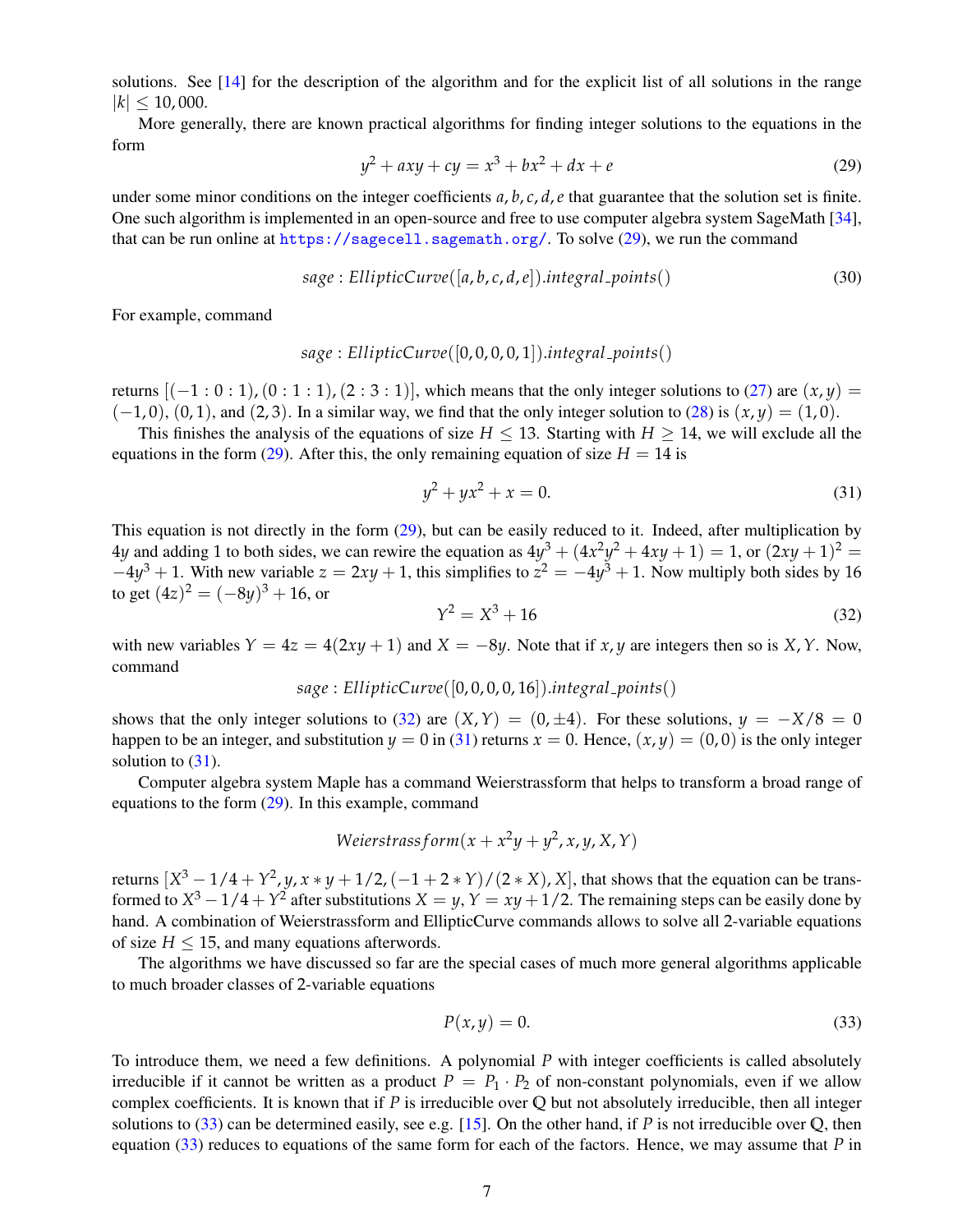[\(33\)](#page-6-3) is absolutely irreducible. In this case, the set of all complex solutions to [\(33\)](#page-6-3) forms a connected surface. The *genus g* of such surface is the maximum number of cuttings that can be made along non-intersecting closed simple curves on the surface without making it disconnected. The genus–degree formula

<span id="page-7-0"></span>
$$
g \le \frac{1}{2}(d-1)(d-2),\tag{34}
$$

where *d* is the degree of *P*, implies that all quadratic polynomials have genus 0, while all cubic polynomials have genus at most 1. Poulakis [\[24,](#page-16-8) [25\]](#page-16-9) developed practical algorithm to solve all 2-variable equations of genus  $g = 0$ . The algorithm can decide whether a given equation has finite or infinite number of solutions, list all solutions in the former case, and describes them in the parametric form and/or using recurrence relations in the latter case.

Hence, it suffices to consider equations with  $g \ge 1$ . In this case, there is always a finite number of integer solutions [\[27\]](#page-16-10). In 1970, Baker [\[4\]](#page-15-4) developed an effective upper bound for the absolute value of all possible solutions as an explicit function of the coefficients of *P*, provided that  $g = 1$ . This gives an algorithm to list all the solutions of an arbitrary genus 1 equation. In particular, by the genus–degree formula [\(34\)](#page-7-0), this result covers all 2-variable cubic equations. While Baker's bounds are enormous and the corresponding algorithm is impractical, a practical method for finding all integer solutions to genus 1 equations was later developed by Stroeker and Tzanakis [\[29\]](#page-16-11).

Further, Baker [\[3\]](#page-15-5) developed in 1969 a general method for solving equations in the form

<span id="page-7-2"></span>
$$
y^2 = P(x),\tag{35}
$$

where  $P(x)$  is a polynomial of arbitrary degree that has at least three simple (possibly complex) zeros. As proved in [\[15\]](#page-16-4), this implies the method to determine all integer solutions to the equation

<span id="page-7-1"></span>
$$
a(x)y^{2} + b(x)y + c(x) = 0.
$$
 (36)

where  $a(x)$ ,  $b(x)$  and  $c(x)$  are arbitrary polynomials with integer coefficients. Indeed, if [\(36\)](#page-7-1) has an integer solution, then  $b^2(x) - 4a(x)c(x)$  must be a perfect square, and we can apply Baker's algorithm to determine all such  $x$ , see [\[15\]](#page-16-4) for details.

This allows us to focus on the equations of degree at least 4 that are at least cubic in each of the variables. The simplest examples of such equations are, say,  $y^3 = x^4 + 1$  or  $y^3 = x^4 + x + 1$ . However, such equations are covered by another theorem of Baker [\[3\]](#page-15-5), who developed an algorithm for listing all the solutions of the equation

<span id="page-7-3"></span>
$$
y^m = P(x), \tag{37}
$$

provided that  $m > 3$ , and  $P(x)$  is a polynomial with integer coefficients of degree at least 3 with at least two simple zeros. In 1984, Brindza [\[6\]](#page-15-6) showed the the conditions on *P* can be significantly relaxed. It is easy to see [\[15\]](#page-16-4) that this result also implies the algorithm for solving equation

<span id="page-7-4"></span>
$$
ay^m = P(x). \tag{38}
$$

Baker's and Brindza's methods for solving equations [\(35\)](#page-7-2) and [\(37\)](#page-7-3) are impractical even for the equations with small coefficients. However, there are practical methods for which we do not have proof that they work in general, but which seem to work for any individual equation in this form. For example, Bruin and Stoll [\[7\]](#page-15-7) decided the solvability in rationals of all the equations [\(35\)](#page-7-2) where *P* is a square-free, has degree at most 6, and has integral coefficients of absolute value at most 3. More recently, Hashimoto and Morrison [\[18\]](#page-16-12) determined the set of all rational solutions for a large family of the equations in the form [\(37\)](#page-7-3).

Based on this, we eliminate equations of the form [\(38\)](#page-7-4) from further analysis. After this, the smallest noneliminated ones are

<span id="page-7-5"></span>
$$
x^3y + y^3 \pm x = 0 \tag{39}
$$

of size  $H = 26$  and the next-smallest are

<span id="page-7-6"></span>
$$
x^3y + y^3 \pm x + 1 = 0 \tag{40}
$$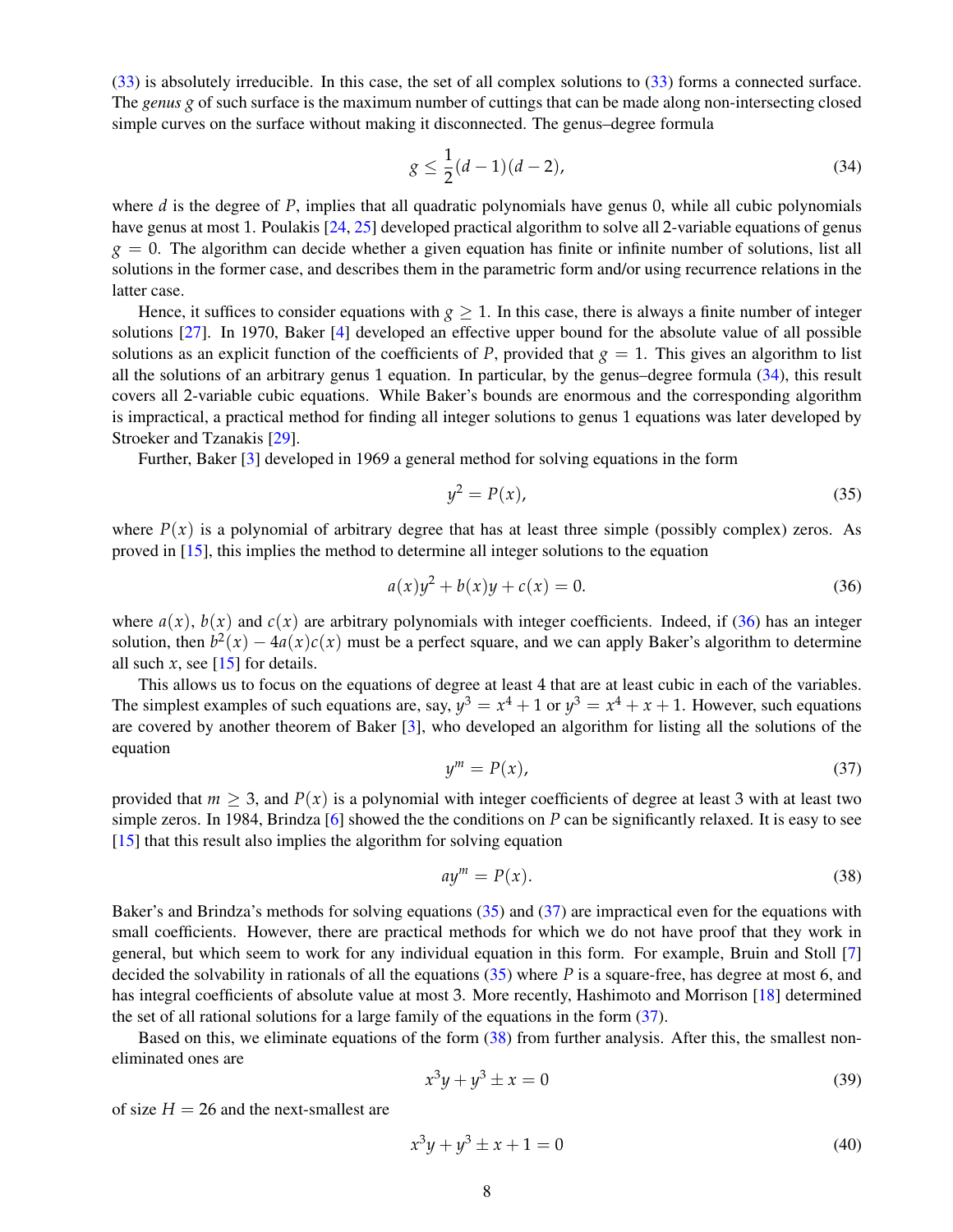of size  $H = 27$ . These equations can be easily solved directly (exercise!), but we instead note that all such equations are covered by another deep result. Let  $\mathcal F$  be a family of polynomials

$$
P(x,y) = \sum_{i=0}^{m} \sum_{j=0}^{n} a_{ij} x^i y^j
$$

with integer coefficients  $a_{ij}$  of degree  $m > 0$  in x and  $n > 0$  in y which are irreducible over  $\mathbb{Q}[x, y]$ , and such that either

(C1) there exists a coefficient  $a_{ij} \neq 0$  of *P* such that  $ni + mj > mn$ ,

or

(C2) the sum of all monomials  $a_{ij}x^iy^j$  of *P* for which  $ni + mj = nm$  can be decomposed into a product of two non-constant relatively prime polynomials in  $\mathbb{Z}[x, y]$ .

In 1887, Runge [\[26\]](#page-16-13) proved if  $P \in \mathcal{F}$  then equation  $P = 0$  has at most finitely many integer solutions. In 1992, Walsh [\[31\]](#page-16-14) developed an effective upper bound for the size of possible solutions, which implies the existence of an algorithm for listing all the solutions. Note that equations [\(39\)](#page-7-5) and [\(40\)](#page-7-6) satisfy (C1), because in this case  $n = m = 3$ , there is a non-zero coefficient  $a_{31} = 1$ , and, for  $i = 3$  and  $j = 1$ , we have  $ni + mj = 3 \cdot 3 + 3 \cdot 1 > 3 \cdot 3 = mn$ . Walsh's theorem allows us to exclude all equations that satisfy either (C1) or (C2) from further analysis.

This allows to exclude all equations of size  $H \leq 27$ , and all equations of size  $H = 28$  with three exceptions:

<span id="page-8-1"></span>
$$
x^4 + xy + y^3 = 0,\t(41)
$$

<span id="page-8-2"></span>
$$
y^3 + y = x^4 + x \tag{42}
$$

and

<span id="page-8-3"></span>
$$
y^3 - y = x^4 + x.\t(43)
$$

The listed equations does not satisfy (C1) because for them we have  $m = 4$ ,  $n = 3$ , and there is no non-zero coefficient  $a_{ij}$  with  $3i + 4j > 12$ . Equality  $3i + 4j = 12$  holds for coefficients  $a_{40}$  and  $a_{03}$ , and polynomials  $x^4 \pm y^3$  are irreducible, hence (C2) also fails.

Equation [\(41\)](#page-8-1) has genus 2. Computer algebra system Magma has built-in method (called Chabauty) for finding all rational solutions for some genus 2 equations, and the method happens to work for this particular equation, returning that the only rational solution is  $x = y = 0$ . Equations [\(42\)](#page-8-2) and [\(43\)](#page-8-3) have genus 3, and this Magma function is not applicable to them. By Siegel1's Theorem [\[27\]](#page-16-10), the set of their integer solutions is finite. The direct search returns solutions  $(x, y) = (1, 0), (0, 0),$  and  $(1, 1)$  for  $(42)$  and  $(x, y) = (-1, -1),$  $(-1, 0)$ ,  $(-1, 1)$ ,  $(0, -1)$ ,  $(0, 0)$  and  $(0, 1)$  for  $(43)$ , but the problem is to prove that no other solutions exists. We leave this to the reader as open questions.

<span id="page-8-4"></span>Open Question 3.1. *Find all integer solutions to* [\(42\)](#page-8-2)*.*

<span id="page-8-5"></span>Open Question 3.2. *Find all integer solutions to* [\(43\)](#page-8-3)*.*

# <span id="page-8-0"></span>4 Finding the solution set if it is finite

Now let us return to Diophantine equations in 3 or more variables. As we have seen in Section [2,](#page-2-0) in this case the problem of describing the solution set can be quite non-trivial even for simple equations. In general, this problem is not even well posed: if the solution set is infinite but not a finite union of polynomial families and cannot be described by recurrence relations, then was counts as an "acceptable description" of this solution set? For the sets with no obvious "structure" this problem is more philosophical than mathematical, and we will not discuss it further. Instead, we will focus on the following problem, which is completely well-defined.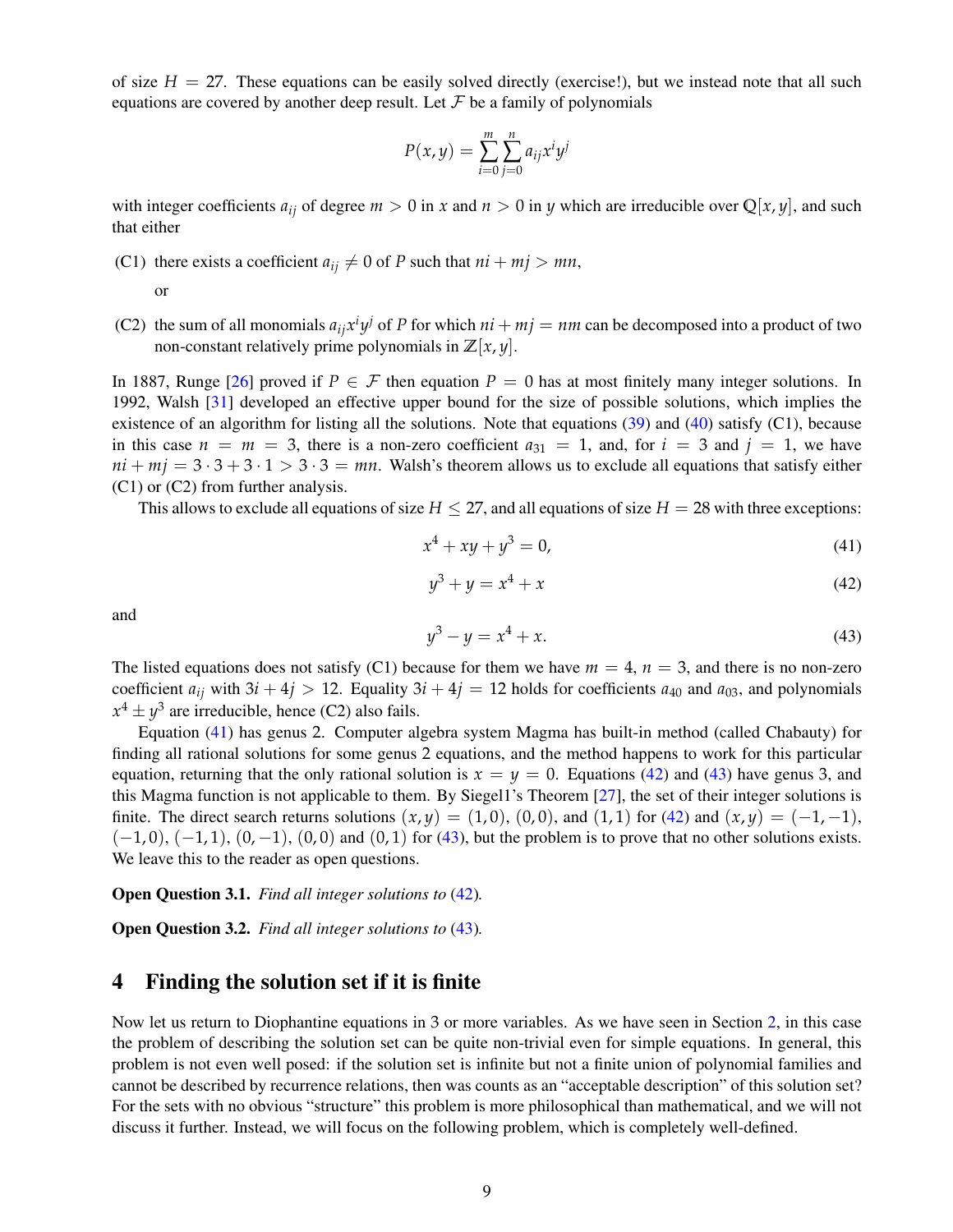<span id="page-9-0"></span>Problem 4.1. *Given a polynomial Diophantine equation, decide whether its solution set is finite, and if so, list all the solutions.*

Note that proving that the solution set is infinite completely solves Problem [4.1,](#page-9-0) and no further analysis is required. If we focus on Problem [4.1](#page-9-0) only, equations [\(21\)](#page-4-1) in the Open Question [2.2](#page-4-3) are trivial, because they obviously has infinitely many integer solutions. Indeed, we may choose  $z = 1$ , take arbitrary *x*, and set  $y = x^2 + x \pm 1$ . This finishes the analysis of all equations of size  $H \le 11$ .

With  $H = 12$ , we cannot resist mentioning famous equation

<span id="page-9-1"></span>
$$
x^2 + y^2 = z^2 \tag{44}
$$

whose integer solutions are known as Pythagorean triples. A standard approach of solving this equation is noting that if  $z = 0$  then  $x = y = 0$  and otherwise the equation can be written as  $(x/z)^2 + (y/z)^2 = 1$ and reduces to finding rational points in the circle  $x^2 + y^2 = 1$ . To find them, we can choose any one rational point, say  $(x, y) = (1, 0)$ , and draw all possible lines through this point with rational slope *k*. Any such line intersects the circle at  $(1, 0)$  and in another point which can be easily seen to be a rational point. This way we get parameterization of all rational points with rational parameter *k*. From this, we can easily write down all integer solutions to [\(44\)](#page-9-1). However, in the context of Problem [4.1,](#page-9-0) equation [\(44\)](#page-9-1) is trivial, because it has infinitely many integer solutions for  $y = 0$ . As another example, equation

<span id="page-9-2"></span>
$$
x^2 + y^2 = z^2 + 1\tag{45}
$$

has infinitely many integer solutions (take  $x = z$ ) for  $y = 1$ . From now on, we will exclude from consideration all equations that have infinitely many integer solutions for some fixed value of one of the variables.

After this, the only non-excluded equation of size  $H \leq 13$  is

<span id="page-9-3"></span>
$$
x^2 + y^2 = z^2 - 1\tag{46}
$$

This equation has at most a finite number of integer solutions for any fixed *x*, *y*, or *z*, but still has infinitely many integer solutions. Indeed, for any integer *t*, we have a solution  $x = 2t^2$ ,  $y = 2t$ ,  $z = 2t^2 + 1$ . Integer solutions to [\(45\)](#page-9-2) and [\(46\)](#page-9-3) are known as "almost polynomial triples" and "nearly polynomial triples", respectively. See [\[10\]](#page-15-8) for the complete description of the solution sets to these equations.

More generally, for any integer *a*, equation

<span id="page-9-4"></span>
$$
x^2 + y^2 = z^2 + a \tag{47}
$$

has infinitely many integer solutions. Indeed, we can rewrite the equation as  $x^2 - a = y^2 - z^2 = (y - a)^2$  $(z)(y + z)$ . For simplicity, assume that  $y - z = 1$ , so that  $x^2 - a = y + z = 2z + 1$ , from which we can find  $z = (x^2 - a - 1)/2$ . Now, if  $a = 2k - 1$  is odd, take  $x = 2t$ ,  $z = 2t^2 - k$ , and  $y = z + 1 = 2t^2 - k + 1$ , while if  $a = 2k$  is even, take  $x = 2t + 1$ ,  $z = 2t^2 + 2t - k$ , and  $y = z + 1 = 2t^2 + 2t - k + 1$ . As a side note, we remark that a complete description of the solution set to  $(47)$  with  $a = 3$  has been an open question until Vaserstein [\[30,](#page-16-6) Example 15] proved that it is the union of two polynomial families.

More generally, if there exist polynomials  $Q_1(t), \ldots, Q_n(t)$  with integer coefficients, not all constant, such that

<span id="page-9-5"></span>
$$
P(Q_1(t),\ldots,Q_n(t))\equiv 0\tag{48}
$$

then equation  $P(x_1, \ldots, x_n) = 0$  has infinitely many integer solutions. In general, deciding the existence of such polynomials is a quite non-trivial problem. However, we can at least verify [\(48\)](#page-9-5) for polynomials with small degree and coefficients, and exclude the equations for which we managed to find the corresponding  $Q_i$ . This method allows us to solve all the remaining equations of size  $H \leq 16$ .

The first equation of size  $H = 17$  we discuss is

<span id="page-9-6"></span>
$$
y^2 + z^2 = x^3 - 1 \tag{49}
$$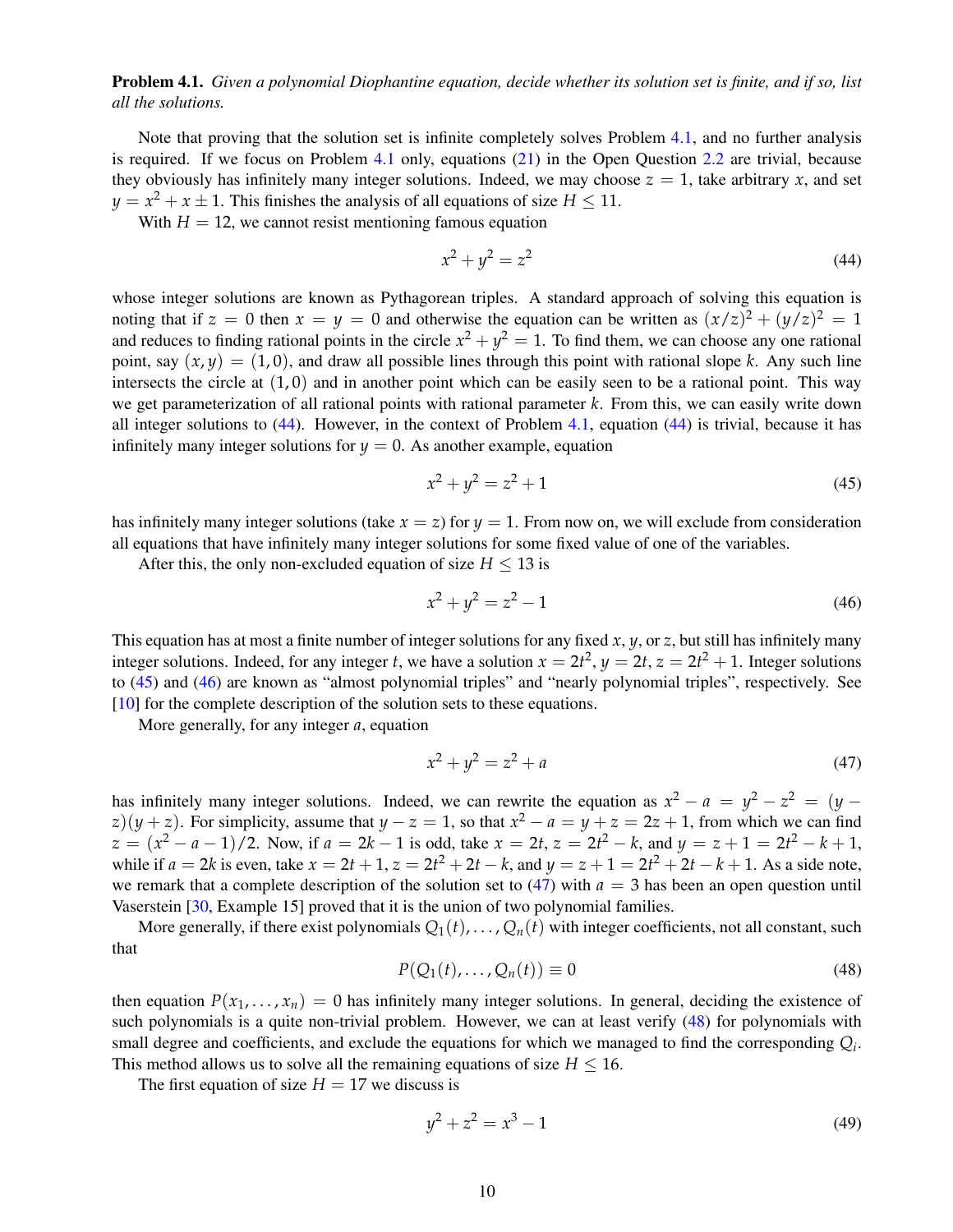We will prove that it has infinitely many integer solutions. Equivalently, there exists infinitely many integers x such that  $x^3 - 1$  is the sum of two squares. Identity

$$
(a2 + b2)(c2 + d2) = (ac + bd)2 + (ad - bc)2
$$

shows that if two integers can be represented as sum of squares, then so is their product. Because  $x^3 - 1 =$  $(x-1)(x^2+x+1)$ , it suffices to find *x* such that  $x+1 = u^2$  and  $x-1 = v^2 + w^2$ , or  $v^2 + w^2 = u^2 - 2$ . But this is equation [\(47\)](#page-9-4) with  $a = -2$  which has infinitely many integer solutions. In fact, this leads to explicit parametric family  $x = 3 + 8t + 12t^2 + 8t^3 + 4t^4$ ,  $y = 5 + 20t + 38t^2 + 40t^3 + 24t^4 + 8t^5$  and  $z =$  $-1 - 8t - 28t^2 - 44t^3 - 44t^4 - 24t^5 - 8t^6$  of the solutions to [\(49\)](#page-9-6), but the coefficients in these polynomials are too large for the direct search. This is the reason why [\(49\)](#page-9-6) has not been excluded automatically and required explicit argument.

Another equation of size  $H = 17$  that requires attention is

$$
y(x^2 - y) = z^2 + 1\tag{50}
$$

We will prove that it has no integer solutions. For this, we will need a well-known fact [\[15\]](#page-16-4) that all odd prime factors of a sum of squares  $z^2 + 1$  must be congruent to 1 modulo 4. Hence the same is true for the odd prime factors of positive integers *y* and  $x^2 - y$ . Because the product of any number of such primes is again 1 modulo 4, this implies that if  $z^2 + 1$  is odd, then both *y* and  $x^2 - y$  are congruent to 1 modulo 4, but then  $x^2$  is congruent to 2 modulo 4, a contradiction. If  $z^2 + 1$  is even, its prime factorization contains exactly one factor of 2, which goes to either *y* or  $x^2 - y$ , resulting in  $x^2$  being 3 modulo 4, again a contradiction.

This finishes the analysis of equations of size  $H = 17$ . For  $H = 18$ , we start with the equation similar to [\(49\)](#page-9-6),

$$
y^2 + z^2 = x^3 - 2 \tag{51}
$$

Unlike  $x^3 - 1$ ,  $x^3 - 2$  does not factorise, so different technique is required. We will present a solution given by Max Alekseyev in the comment to mathoverflow question<sup>[3](#page-10-0)</sup>. Let  $x = t^2 + 2$  for some integer *t*. Then  $x^3 - 2 = (t^2 + 2)^3 - 2 = (t^3 + 3t)^2 + (3t^2 + 6)$ . It is left to select  $y = t^3 + 3t$  and note that equation  $z^2 = 3t^2 + 6$  has infinitely many integer solutions. This can be checked directly or using the Gauss theorem [\[22,](#page-16-15) p. 57], that states that the general quadratic equation with integer coefficients

$$
az^2 + bzt + ct^2 + dz + et + f = 0
$$

such that  $D = b^2 - 4ac > 0$ , *D* is not a perfect square, and  $\Delta = 4acf + bde - ae^2 - cd^2 - fb^2 \neq 0$  has either no integer solutions or infinitely many of them. In our case,  $D = -4 \cdot 3 \cdot (-1) = 12 > 0$ ,  $\Delta \neq 0$ , and there is an integer solution, say  $z = 3$ ,  $t = 1$ . This finishes the proof.

Another equation of size  $H = 18$  is

<span id="page-10-1"></span>
$$
x^2 + y^2 + xyz - 2 = 0 \tag{52}
$$

This equation requires completely different techniques called Vieta jumping. The idea is that if  $(x, y, z)$  is any solution to [\(52\)](#page-10-1), then  $t = x$  is a solution to the quadratic equation

$$
t^2 + yzt + y^2 - 2 = 0,
$$

and this equation has another solution  $t' = -yz - x = \frac{y^2-2}{x}$  $\frac{-2}{x}$ , which is also an integer. Hence, any solution  $(x, y, z)$  to [\(52\)](#page-10-1) produces another solution  $(-yz - x, y, z)$ , and, by a similar argument, one more solution  $(x, -xz - y, z)$ . The technique suggests to consider a solution with  $|x| + |y| + |z|$  minimal and either prove that there is no such solution, or find such minimal solution and then produce infinitely many other solutions by the transformations above.

Returning to equation [\(52\)](#page-10-1), it has solutions  $(x, y, z) = (\pm 1, \pm 1, 0)$  with  $z = 0$ . Let us prove that there are no other solutions. Assume the contrary and let  $(x, y, z)$  be a solution with  $z \neq 0$  such that  $|x| + |y| + |z|$  is

<span id="page-10-0"></span><sup>3</sup><https://mathoverflow.net/questions/409857/representing-x3-2-as-a-sum-of-two-squares>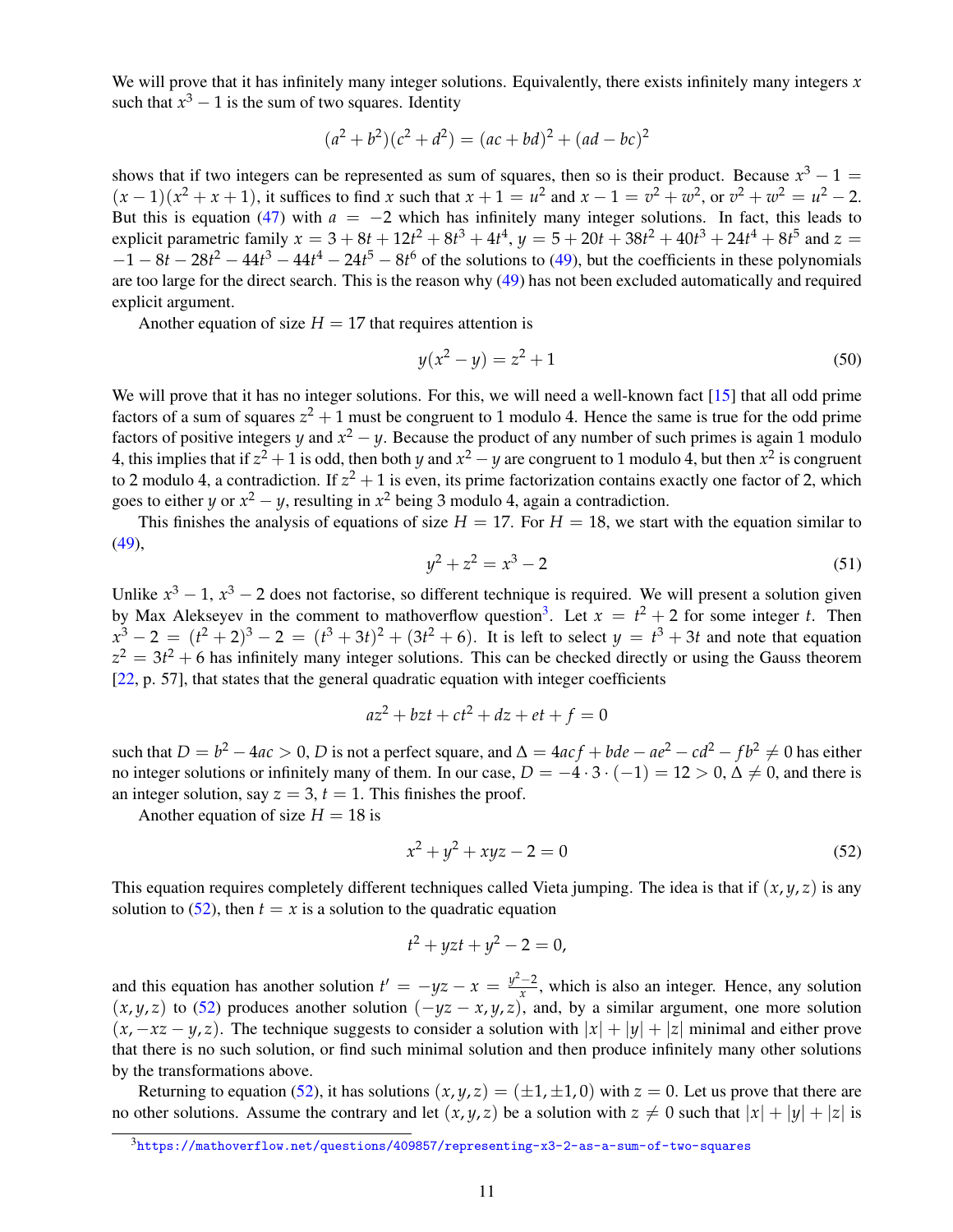minimal. By symmetry, we may assume that  $|x| \ge |y|$ . By Vieta jumping, there is another solution  $(x', y, z)$ with  $|x'| \ge |x|$  and  $xx' = y^2 - 2$ . Then  $|y^2 - 2| = |x||x'| \ge x^2 \ge y^2$ , hence either  $y^2 = 0$  or  $y^2 = 1$ . But  $y^2 = 0$  implies  $x^2 = 2$  which is impossible, while  $y^2 = 1$  implies that  $z = 0$ , a contradiction. Hence, the only solutions are  $(x, y, z) = (\pm 1, \pm 1, 0)$ .

To apply this technique to general equation  $P(x_1, \ldots, x_n) = 0$ , let us denote *S* the set of all variables  $x_i$  for which the equation can be written as

$$
a_i x_i^2 + Q_i x_i + R_i = 0
$$

where  $|a_i| = 1$  and  $Q_i$  and  $R_i$  are polynomials in other variables. We can then use any computer algebra system to solve optimization problem of maximizing *t* over  $(x_1, \ldots, x_n, t) \in \mathbb{R}^{n+1}$  subject to constraints  $P = 0$ ,  $|x_i| \ge t$  for each i, and  $|-(Q_i/a_i) - x_i| \ge |x_i|$  for each variable  $x_i \in S$ . If the optimal value  $t^*$  to this optimization problem is infinite, then the method does not work for this equation. But if  $t^* < \infty$ , then we have min $\{|x|, |y|, |z|\} \le t^* < \infty$  for any solution  $(x, y, z)$  with  $|x| + |y| + |z|$  minimal. So, we next check, for each integer *t* such that  $|t| \leq t^*$  and each  $i = 1, ..., n$ , whether the equation has any integer solutions with  $x_i = t$ . If there are no such solutions, then the equation has no integer solutions at all. If there are such solutions, we next check whether any of them produces an infinite chain of solutions via Vieta jumping. In the rest of the paper, we will exclude the equations solvable by this method.

This finishes the analysis of all equations of size  $H \leq 18$ . Starting with  $H = 19$ , we get several equations in the form

$$
ax^2 + bx + c + dy + exyz = 0,
$$

such as, for example,  $1 + x - x^2 + 2y + xyz = 0$ ,  $1 + x^2 + 3y + xyz = 0$ , etc. These equations are not covered by techniques discussed so far, but are in fact easy. Indeed, solutions with  $x = 0$  or  $y = 0$  can be found by direct substitution. Otherwise fraction  $\frac{dy+c}{x}$  is an integer, hence we have  $|dy + e| \ge |x|$ , or  $|x/y| \le |d+e/y| \le |d|+|e|$ . Then  $|z| = |(ax^2+bx+c+dy)/(exy)| \le |(ax^2+bx+c+dy)/(xy)| =$  $|ax/y + b/y + c/(xy) + d/x| \leq |a|(|d| + |e|) + |b| + |c| + |d|$ . Now direct search in this region returns the full set of solutions.

A more interesting equation that require a new idea is

$$
y^2 + z^2 = x^3 + 3 \tag{53}
$$

To solve it, recall that a positive integer is the sum of two squares if and only if all its prime factors congruent to 3 modulo 4 enters its prime factorization an even number of times, see e.g.  $[15]$ . In particular, this implies that if *a* and *b* do not share prime factors congruent to 3 modulo 4, and *ab* is the sum of two squares, then so are both *a* and *b*. Now note that  $x(x^3 + 3) = (x^2 - 1)^2 + (2x^2 + 3x - 1)$ . Let *x* be any integer such that  $2x^2 + 3x - 1$  is a perfect square (there are infinitely many such integers). Then *x* is not divisible by 3 (otherwise  $2x^2 + 3x - 1$  would be 2 mod 3 and could not be a perfect square), hence *x* and  $x^3 + 3$  are co-prime. But their product  $x(x^3 + 3)$  is the sum of two squares, hence  $x^3 + 3$  is a sum of two squares as well.

The same method allows to solve many other similar equations, such as  $y^2 + z^2 = x^3 + x + 1$ ,  $y^2 + z^2 =$  $x^3 - x - 1$ ,  $y + y^2 + z^2 = x^3 - 1$ , etc. (The last equation after multiplication by 4 can be rewritten as  $(2y+1)^2 + (2z)^2 = 4x^3 - 3$ , so it suffices to prove that  $4x^3 - 3$  is the sum of squares infinitely often, and then the same method applies). We will exclude any further equations solvable by this method. This finishes the analysis for  $H \leq 19$ .

The only new equations of size  $H = 20$  are homogeneous quadratic equations like

$$
x^2 + y^2 = 3z^2.
$$

The only integer solution to this equation is  $(x, y, z) = (0, 0, 0)$ . Indeed, if there is any other solution then we can divide it by any common factor and obtain a new solution for which  $(x, y, z)$  are co-prime. However, the sum of squares  $x^2 + y^2$  is divisible by 3 only if both *x* and *y* are divisible by 3. But in this case  $x^2 +$  $y^2$  is divisible by 9, hence *z* is divisible by 3, a contradiction with the co-primality assumption. Famous Hasse–Minkowski theorem (Hasse principle) states that if a homogeneous quadratic equation has non-zero real solutions but no non-zero integer solutions, then this can always be proved by divisibility analysis modulo some *p* as above. This allows us to exclude such equations as well.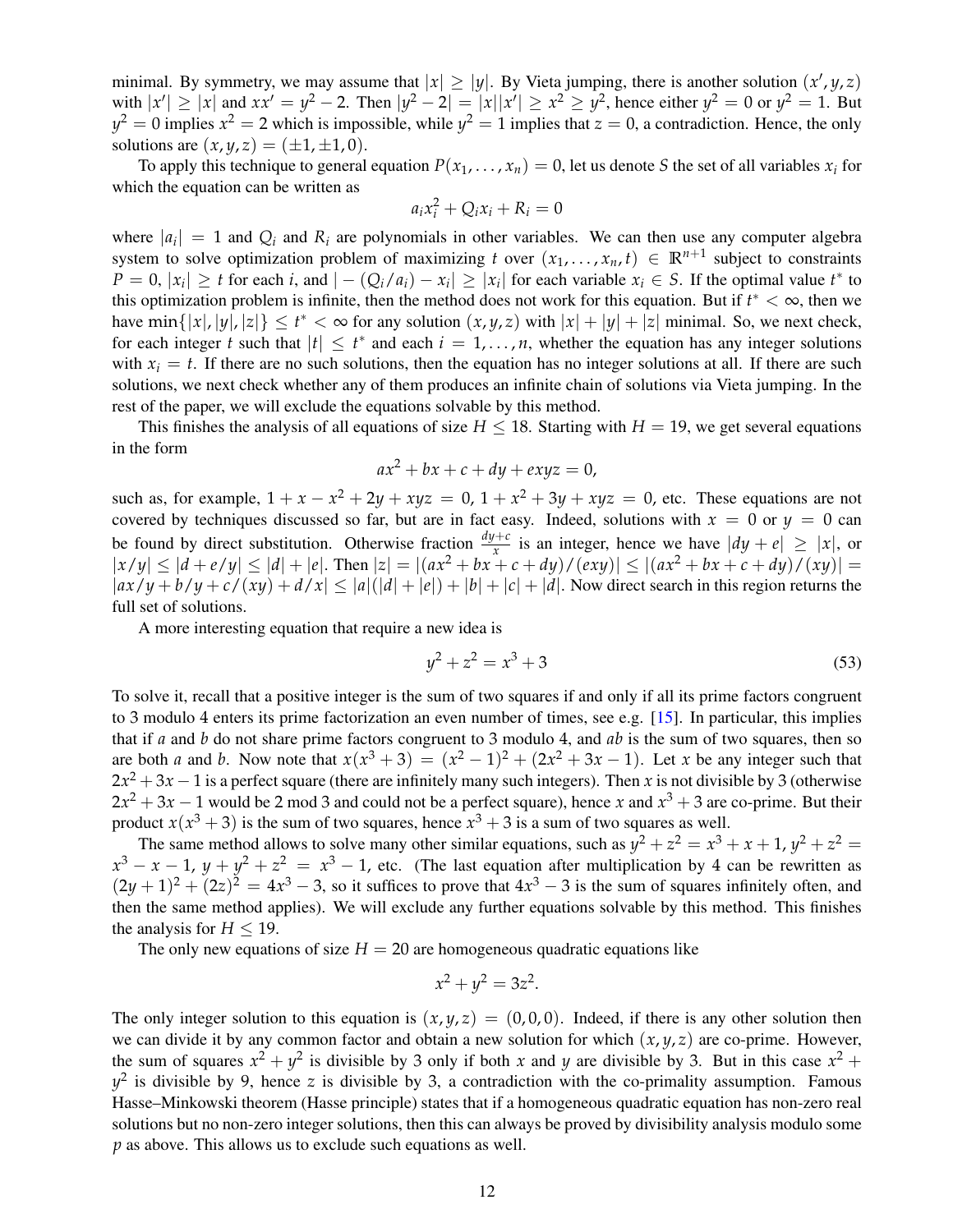For  $H = 21$ , the only equation of different type is

<span id="page-12-0"></span>
$$
y(x^2 + 2) = 2z^2 - 1.
$$
 (54)

So far we have used only the information about prime factors of sum of two squares, while this equation requires the analysis of prime factors of other quadratic polynomials, in this case  $x^2 + 2$  and  $2z^2 - 1$ . As shown in [\[15\]](#page-16-4), all odd prime factors of  $x^2 + 2$  must be 1 or 3 modulo 8, while all prime factors of  $2z^2 - 1$  must be 1 or 7 modulo 8. A combination of these facts imply that if  $(x, y, z)$  solves [\(54\)](#page-12-0), then all prime factors of  $x^2 + 2$  are congruent to 1 modulo 8. But then  $x^2 + 2$  must be itself congruent to 1 modulo 8, which is a contradiction. We refer to [\[15\]](#page-16-4) how to apply this method in general, but here will not list further equation solvable in this way.

For  $H = 22$ , we start to meet equations like

$$
y^2 + yz + z^2 = x^3 - x \tag{55}
$$

that require the analysis of which integers can be represented in the form  $y^2 + yz + z^2$ . Let *S* be the set of all such integers. It is known that *S* is also the set of integers representable as  $3y^2 + z^2$ , and also the set of integers *n* such that every prime *p* of the form  $p = 3k + 2$  enters the prime factorization of *n* in the even power. We need to prove that  $x^3 - x$  belongs to *S* for infinitely many *x*. Choose any odd *x* such that  $2x^2 - 2x - 4 = 3t^2$ for some integer *t* (there are infinitely many such *x*). Then  $(x^3 - x)(x - 2) = (x^2 - x - 2)^2 + (2x^2 - 2x - 4)$ belongs to *S*. Because  $(x^3 - x)$  and  $(x - 2)$  do not share any prime factors in the form  $p = 3k + 2$ , this implies that  $x^3 - x \in S$ . The same method allows to solve other equations of this type, such as  $y^2 + yz + z^2 = x^3 + x$ and  $y^2 + yz + z^2 = x^3 - 2$ .

The next equation we discuss is

$$
y(z^2 - y) = x^3 + 2.
$$

We present a solution given by Mathoverflow user Tomita<sup>[4](#page-12-1)</sup>. By considering the equation as quadratic in  $y$ , we conclude that it has infinitely many integer solutions if and only if the determinant  $D = (-z^2)^2 - 4(x^3 + 2) =$  $z^4 - 4x^3 - 8$  is a perfect square infinitely often. Now assume that  $x = -3t^2 - 2t - 2$  and  $z = 3t + 1$  for some integer *t*. Then  $D = (3t + 1)^4 - 4(-3t^2 - 2t - 2)^3 - 8 = (12t^2 + 8t + 25)(3t^2 + 2t + 1)^2$ . It is left to remark that  $12t^2 + 8t + 25$  is a perfect square for infinitely many integers *t*.

The same method solves another equation,

$$
xyz = x^3 + y^2 - 2.
$$

We need  $D = x^2z^2 - 4x^3 + 8$  to be a perfect square. Select  $x = 6t^2 + 1$  and  $z = 6t$ , then  $D = 4(6t^2 - 1)$  $(1)^2(3t^2+1)$ . It is left to note that there are infinitely many integers t such that  $3t^2+1$  is a perfect square.

However, we currently do not see how to use these (or other) methods to solve similar equations

<span id="page-12-2"></span>
$$
y(z^2 - y) = x^3 - 2 \tag{56}
$$

and

<span id="page-12-3"></span>
$$
xyz = x^3 + y^2 + 2.\t\t(57)
$$

These are the only remaining open equations of size  $H \le 22$ . A computer search for polynomials  $x = O(t)$ and  $z = R(t)$  with small degree and coefficients returns no polynomials for which the same method works. Hence, we need either a deeper search for polynomials with large coefficients, or a new idea. We will leave these equations to the readers as open questions.

Open Question 4.2. *Are there infinitely many integer solutions to* [\(56\)](#page-12-2)*?*

Open Question 4.3. *Are there infinitely many integer solutions to* [\(57\)](#page-12-3)*?*

<span id="page-12-1"></span><sup>4</sup><https://mathoverflow.net/questions/411958>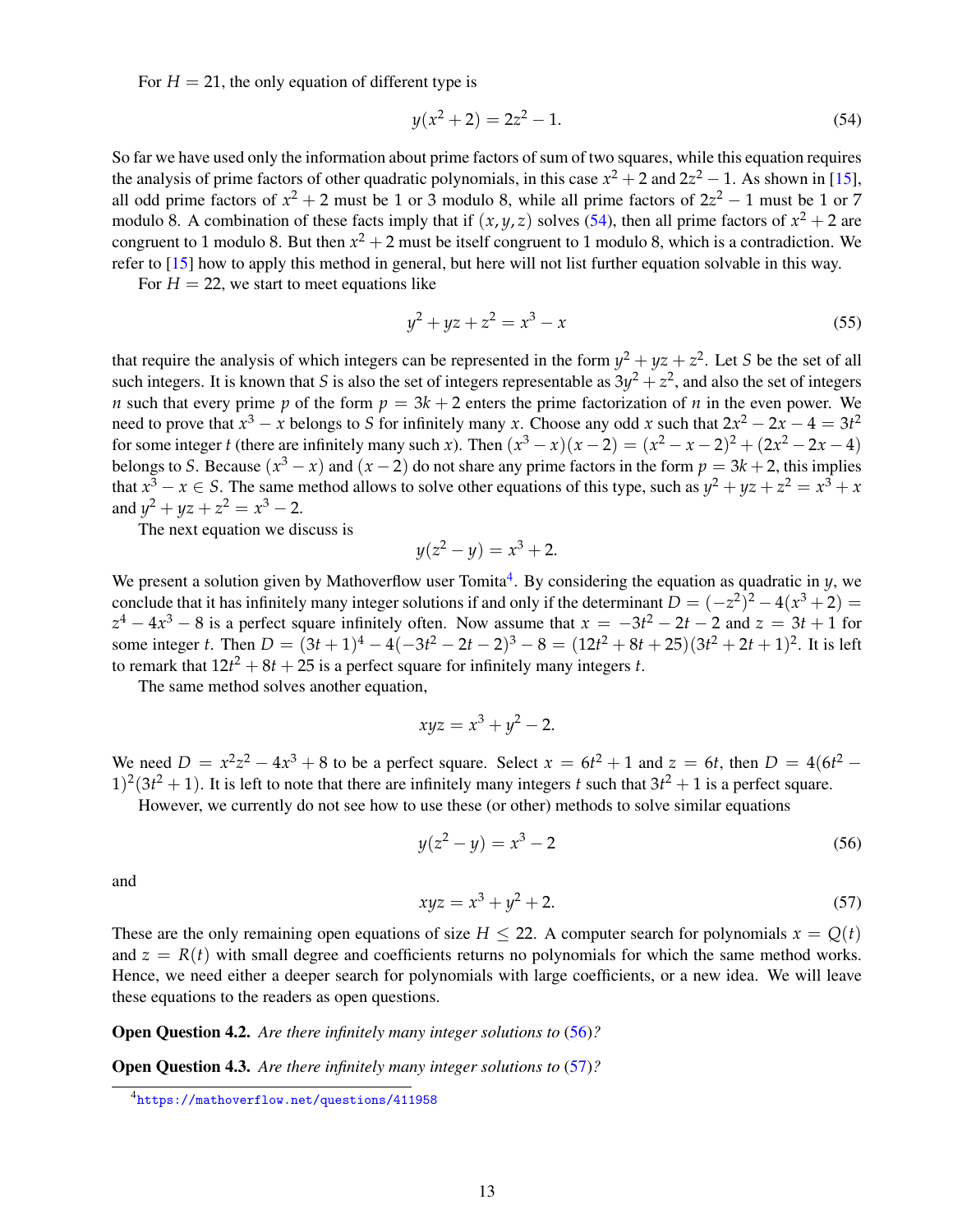One may also study Problem [4.1](#page-9-0) for some restricted families of polynomials. For example, if we restrict the number of variables and consider 2-variable equations only, then the smallest equations for which Problem [4.1](#page-9-0) is open are equations [\(42\)](#page-8-2) and [\(43\)](#page-8-3) of size  $H = 28$ , see open questions [3.1](#page-8-4) and [3.2.](#page-8-5)

Another nice class of equations we may consider are symmetric equations, ones that are invariant after cyclic shirt of variables. The smallest symmetric equation not directly solvable by the methods described above turns out to be the equation

<span id="page-13-1"></span>
$$
x^2y + y^2z + z^2x = 1
$$
\n(58)

of size  $H = 25$ .

Open Question 4.4. *Solve Problem [4.1](#page-9-0) for the equation* [\(58\)](#page-13-1)*.*

Finally, we may also restrict the number of monomials. It is easy to solve all 2-monomial equations [\[15\]](#page-16-4), hence the first interesting case is 3-monomial ones. The smallest 3-monomial equation which seems to be not solvable by the described methods is the equation

<span id="page-13-2"></span>
$$
x^3y^2 = z^3 + 2 \tag{59}
$$

of size  $H = 42$ . This equation has obvious solutions  $(x, y, z) = (1, \pm 1, -1)$ . Note that any integer *n* can be represented in the form  $x^3y^2$  if and only if for every prime number p dividing n,  $p^2$  also divides n. Such integers are called powerful numbers. So, the question is to find all integers *z* such that  $z^3 + 2$  is a powerful number.

Open Question 4.5. *Find all integer solutions to the equation* [\(59\)](#page-13-2)*.*

# <span id="page-13-0"></span>5 Existence of solutions: Hilbert 10th problem

In addition to Problem [4.1,](#page-9-0) one may consider the following problem with Yes/No answer.

<span id="page-13-3"></span>Problem 5.1. *Given a polynomial Diophantine equation, check whether it has any integer solution.*

Hilbert's 10th problem asks for a general method for solving Problem [5.1](#page-13-3) for all Diophantine equations. Building on the work of Davis, Putnam and Robinson [\[9\]](#page-15-9), Matiyasevich [\[19\]](#page-16-16) proved in 1970 that no such general algorithm exists. See excellent recent surveys of Gasarch [\[13,](#page-16-17) [11,](#page-16-18) [12\]](#page-16-19) for a detailed discussion for which Diophantine equations Problem [5.1](#page-13-3) can be solved, and in which cases it is known to be undecidable. For all the equations we left open in the previous sections, Problem [5.1](#page-13-3) is trivial because these equations have some obvious small solutions.

In [\[15\]](#page-16-4), we found the smallest Diophantine equation for which Problem [5.1](#page-13-3) is currently open. This is the equation

<span id="page-13-4"></span>
$$
y(x^3 - y) = z^3 + 3\tag{60}
$$

of size  $H = 31$ .

#### Open Question 5.2. *Do there exist integers x*, *y*, *z satisfying* [\(60\)](#page-13-4)*?*

The same question can also be asked for restricted families of equations. Among the 2-variable equations, the smallest open are

<span id="page-13-5"></span>
$$
y^3 + xy + x^4 + 4 = 0,\t(61)
$$

$$
y^3 + xy + x^4 + x + 2 = 0,\t(62)
$$

$$
y^3 + y = x^4 + x + 4 \tag{63}
$$

and

<span id="page-13-6"></span>
$$
y^3 - y = x^4 - 2x - 2 \tag{64}
$$

of size  $H = 32$ .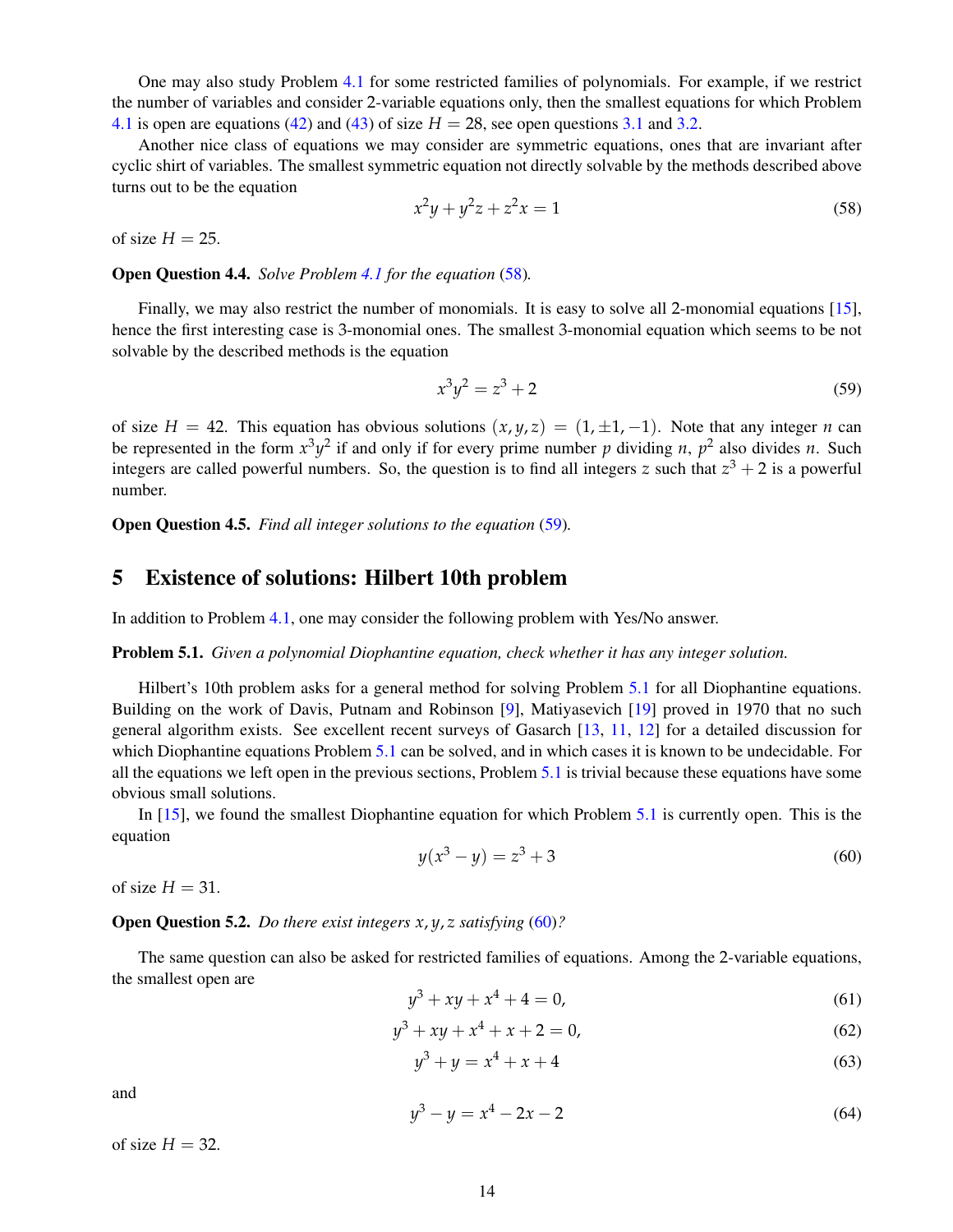Open Question 5.3. *Determine whether each of the equations* [\(61\)](#page-13-5)*-*[\(64\)](#page-13-6) *have any integer solution.*

The smallest open symmetric equation is

<span id="page-14-0"></span>
$$
x^3 + y^3 + z^3 + xyz = 5\tag{65}
$$

of size  $H = 37$ .

Open Question 5.4. *Do there exist integers x*, *y*, *z satisfying* [\(65\)](#page-14-0)*?*

Finally, the smallest open 3-monomial equation is

<span id="page-14-1"></span>
$$
x^3y^2 = z^3 + 6 \tag{66}
$$

of size  $H = 46$ .

#### Open Question 5.5. *Do there exist integers x*, *y*, *z satisfying* [\(66\)](#page-14-1)*?*

In addition, we may consider the smallest open equations with respect to alternative measures of size. As noted in the introduction, a natural measure of "length" of a monomial *M* of degree *d* with coefficient *a* is  $l(M) = \log_2 |a| + d$ . Then we can define the length  $l(P)$  of a polynomial *P* consisting of *k* monomials with coefficients  $a_1, \ldots, a_k$  and degrees  $d_1, \ldots, d_k$ , respectively, as

$$
l(P) = \sum_{i=1}^{k} (\log_2 |a_i| + d_i).
$$
 (67)

Then, instead of ordering the equations by *H*, we may order them by length *l*, or, equivalently, by an integer

$$
L(P) := 2^{l(P)} = \prod_{i=1}^k |a_i| \cdot 2^{\sum_{i=1}^k d_i}.
$$

Note that the formula for  $L(P)$  is the same as the formula [\(3\)](#page-1-1) for  $H(P)$ , except that the summation is replaced by a product.

As established in [\[15\]](#page-16-4), the shortest equations for which Problem [5.1](#page-13-3) is open are the equations

<span id="page-14-2"></span>
$$
y(x^3 - y) = z^4 + 1,\tag{68}
$$

<span id="page-14-3"></span>
$$
2y^3 + xy + x^4 + 1 = 0 \tag{69}
$$

and

<span id="page-14-4"></span>
$$
x^3 y^2 = z^4 + 2 \tag{70}
$$

that have length  $l = 10$ .

Open Question 5.6. *Do there exist integers x*, *y*, *z satisfying* [\(68\)](#page-14-2)*?*

Open Question 5.7. *Do there exist integers x*, *y satisfying* [\(69\)](#page-14-3)*?*

Open Question 5.8. *Do there exist integers x*, *y*, *z satisfying* [\(70\)](#page-14-4)*?*

### 6 Conclusions

We have ordered all Polynomial Diophantine equations by a parameter *H* defined in [\(3\)](#page-1-1) and tried to solve the equations in that order. We have considered the following problems in the decreasing level of difficulty.

• Completely solve the equation: list all solutions if there are finitely many and describe all solutions (for example, as a union of polynomial families) if the solution set is infinite.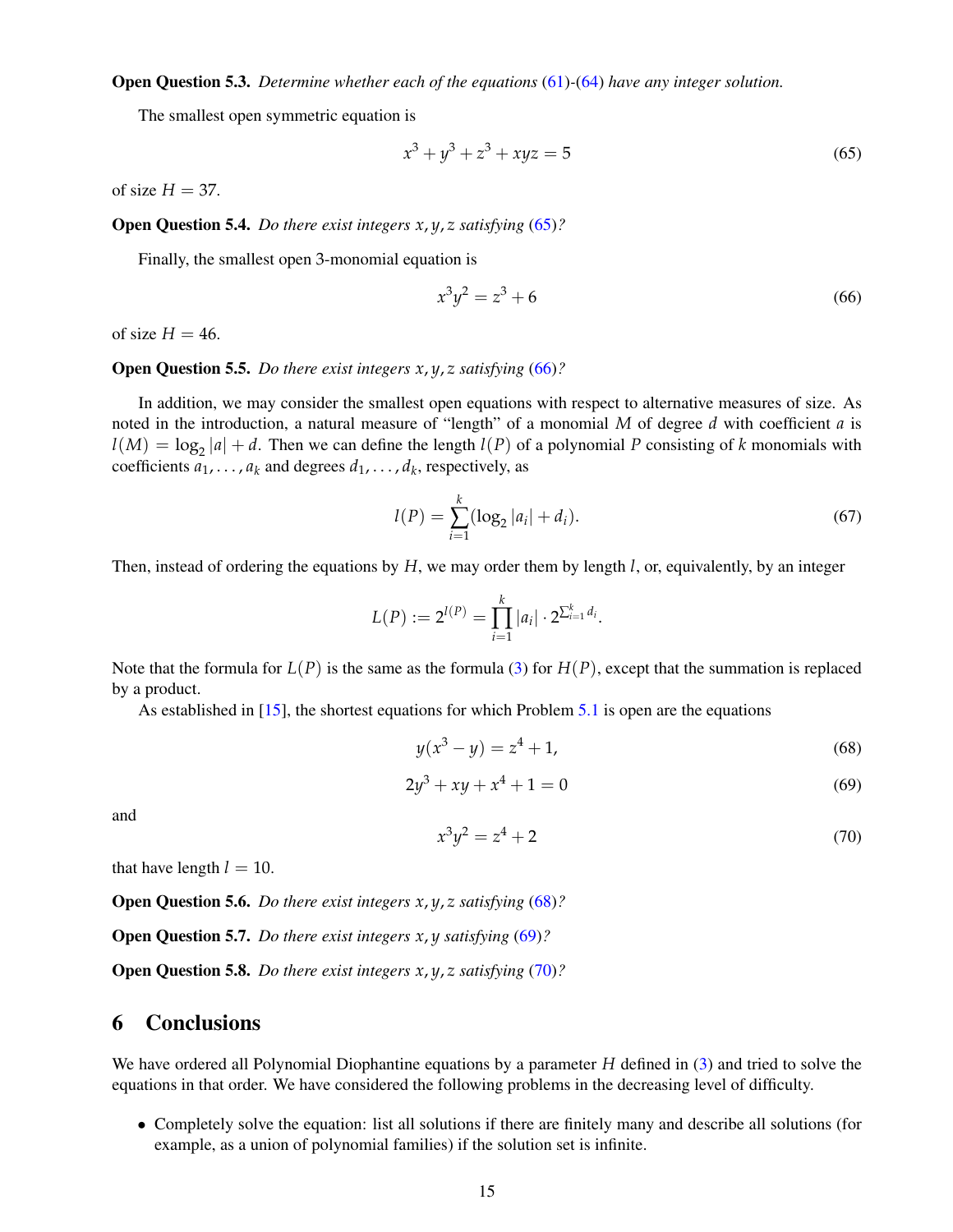- Determine whether the solution set is finite, and if yes, list all the solutions.
- Check whether an equation has any integer solution.

For each of the problems, we have identified the smallest equations for which the problem is open. In some cases, we also identified the smallest open equations is certain families, such as the smallest open 2 variable, symmetric, or 3-monomial equations. The list of current smallest open equations can also be found on Mathoverflow [\[16,](#page-16-20) [17\]](#page-16-21), where the plan is to always keep the list up-to-dated.

We suspect that some of the open equations listed in this paper are relatively easy, and are suitable for the first research project of a graduate or even undergraduate student. On the other hand, we are confident that some of our equations are quite difficult and may stimulate the development of new methods and techniques in number theory.

### Acknowledgments

I thank anonymous mathoverflow user Zidane whose question [\[33\]](#page-17-0) inspired this work. I also thank other mathoverflow users, including but not limited to Will Sawin, Fedor Petrov, Andrew R. Booker, Victor Ostrik, Jeremy Rouse, Max Alekseyev and Tomita for very helpful discussions on this topic and for solving some equations in this project that was previously listed as open. I thank William Gasarch for the interest to publish this paper in SIGAST NEWS Open Problem Column and for proofreading an earlier draft of this paper and providing me with helpful list of comments and suggestions. I also thank Aubrey de Grey for writing his own version of the computer program for enumerating equations, which provides an independent validation that none of the equations of small size has been accidentally missing.

## References

- <span id="page-15-3"></span>[1] Dario Alpern. Generic two integer variable equation solver. [https://www.alpertron.com.ar/QUAD.](https://www.alpertron.com.ar/QUAD.HTM) [HTM](https://www.alpertron.com.ar/QUAD.HTM), 2020 (accessed June 12, 2020).
- <span id="page-15-2"></span>[2] Titu Andreescu and Dorin Andrica. *Quadratic Diophantine Equations*. Springer, 2015.
- <span id="page-15-5"></span>[3] Alan Baker. Bounds for the solutions of the hyperelliptic equation. *Mathematical Proceedings of the Cambridge Philosophical Society*, 65(2):439–444, 1969.
- <span id="page-15-4"></span>[4] Alan Baker and John Coates. Integer points on curves of genus 1. *Mathematical Proceedings of the Cambridge Philosophical Society*, 67(3):595–602, 1970.
- <span id="page-15-0"></span>[5] Andrew R Booker and Andrew V Sutherland. On a question of Mordell. *Proceedings of the National Academy of Sciences*, 118(11), 2021.
- <span id="page-15-6"></span>[6] B Brindza. On s-integral solutions of the equation  $y^m = f(x)$ . Acta Mathematica Hungarica, 44(1):133– 139, 1984.
- <span id="page-15-7"></span>[7] Nils Bruin and Michael Stoll. Deciding existence of rational points on curves: an experiment. *Experimental Mathematics*, 17(2):181–189, 2008.
- <span id="page-15-1"></span>[8] Felipe Cucker, Pascal Koiran, and Steve Smale. A polynomial time algorithm for Diophantine equations in one variable. *Journal of Symbolic Computation*, 27(1):21–29, 1999.
- <span id="page-15-9"></span>[9] Martin Davis, Hilary Putnam, and Julia Robinson. The decision problem for exponential Diophantine equations. *Annals of Mathematics*, 74:425–436, 1961.
- <span id="page-15-8"></span>[10] Orrin Frink. Almost Pythagorean triples. *Mathematics Magazine*, 60(4):234–236, 1987.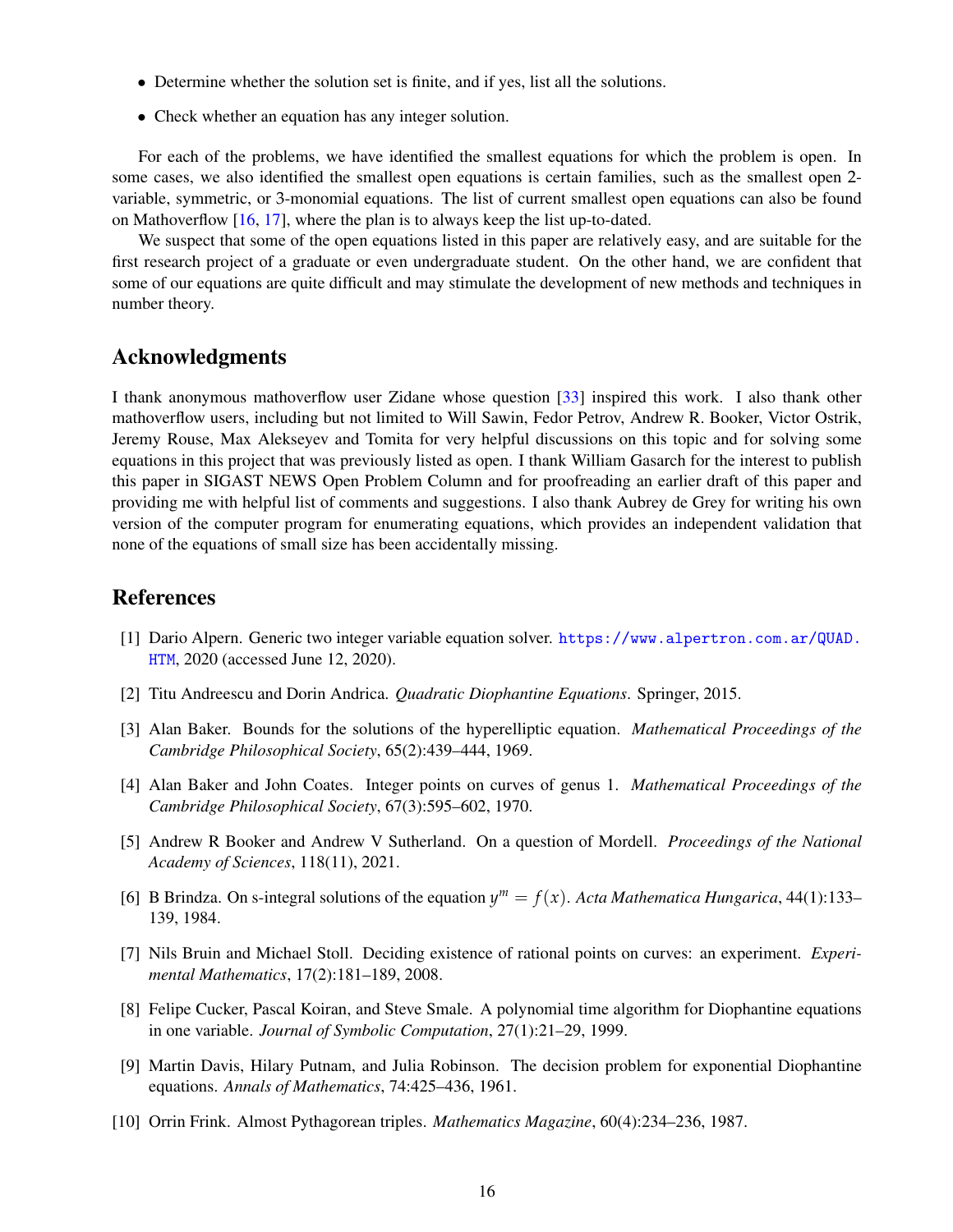- <span id="page-16-18"></span>[11] William Gasarch. Hilbert's tenth problem: Refinements and variations. *arXiv preprint arXiv:2104.07220*, 2021.
- <span id="page-16-19"></span>[12] William Gasarch. Hilbert's tenth problem: Refinements and variations. *SIGACT News*, 52(2), 2021.
- <span id="page-16-17"></span>[13] William Gasarch. Hilbert's tenth problem for fixed *d* and *n*. *Bulletin of EATCS*, 1(133), 2021.
- <span id="page-16-7"></span>[14] Josef Gebel, A Petho, and Horst G Zimmer. On Mordell's equation. ¨ *Compositio Mathematica*, 110(3):335–367, 1998.
- <span id="page-16-4"></span>[15] Bogdan Grechuk. Diophantine equations: a systematic approach. *arXiv preprint arXiv:2108.08705*, 2021.
- <span id="page-16-20"></span>[16] Bogdan Grechuk. Can you solve the listed smallest open Diophantine equations? [https://](https://mathoverflow.net/questions/400714/) [mathoverflow.net/questions/400714/](https://mathoverflow.net/questions/400714/), 2021 (accessed December 31, 2021).
- <span id="page-16-21"></span>[17] Bogdan Grechuk. On the smallest open Diophantine equations: beyond Hilbert's 10 problem. [https:](https://mathoverflow.net/questions/411958/) [//mathoverflow.net/questions/411958/](https://mathoverflow.net/questions/411958/), 2021 (accessed December 31, 2021).
- <span id="page-16-12"></span>[18] Sachi Hashimoto and Travis Morrison. Chabauty-coleman computations on rank 1 picard curves. *arXiv preprint arXiv:2002.03291*, 2020.
- <span id="page-16-16"></span>[19] Ju V Matijasevic. Enumerable sets are Diophantine. In *Soviet Math. Dokl.*, volume 11, pages 354–358, 1970.
- <span id="page-16-2"></span>[20] Jeffrey CP Miller and Michael FC Woollett. Solutions of the Diophantine equation:  $x^3 + y^3 + z^3 = k$ . *Journal of the London Mathematical Society*, 1(1):101–110, 1955.
- <span id="page-16-3"></span>[21] LJ Mordell. On the integer solutions of the equation  $x^2 + y^2 + z^2 + 2xyz = n$ . *Journal of the London Mathematical Society*, 1(4):500–510, 1953.
- <span id="page-16-15"></span>[22] Louis Joel Mordell. *Diophantine equations*. Academic Press, 1969.
- <span id="page-16-0"></span>[23] Lisa Piccirillo. The Conway knot is not slice. Ann. of Math., 191(2):581–591, 2020.
- <span id="page-16-8"></span>[24] Dimitrios Poulakis. Points entiers sur les courbes de genre 0. *Colloquium Mathematicae*, 66(1):1–7, 1993.
- <span id="page-16-9"></span>[25] Dimitrios Poulakis and Evaggelos Voskos. Solving genus zero Diophantine equations with at most two infinite valuations. *Journal of Symbolic Computation*, 33(4):479–491, 2002.
- <span id="page-16-13"></span>[26] Carl Runge. Ueber ganzzahlige lösungen von gleichungen zwischen zwei veränderlichen. *Journal fur die reine angewandte Mathematik*, 1887.
- <span id="page-16-10"></span>[27] Carl L Siegel. Uber einige anwendungen diophantischer approximationen. *Sitzungsberichte der Preussischen Akademie der Wissenschaften*, 1:14–72, 1929.
- <span id="page-16-5"></span>[28] Thoralf Skolem. *Diophantische gleichungen*. Berlin, 1938.
- <span id="page-16-11"></span>[29] Roel Stroeker and Nikolaus Tzanakis. Computing all integer solutions of a genus 1 equation. *Mathematics of computation*, 72(244):1917–1933, 2003.
- <span id="page-16-6"></span>[30] Leonid Vaserstein. Polynomial parametrization for the solutions of Diophantine equations and arithmetic groups. *Annals of mathematics*, pages 979–1009, 2010.
- <span id="page-16-14"></span>[31] P Walsh. A quantitative version of Runge's theorem on Diophantine equations. *Acta Arithmetica*, 62:157– 172, 1992.
- <span id="page-16-1"></span>[32] Andrew Wiles. Modular elliptic curves and Fermat's last theorem. *Annals of mathematics*, 141(3):443– 551, 1995.